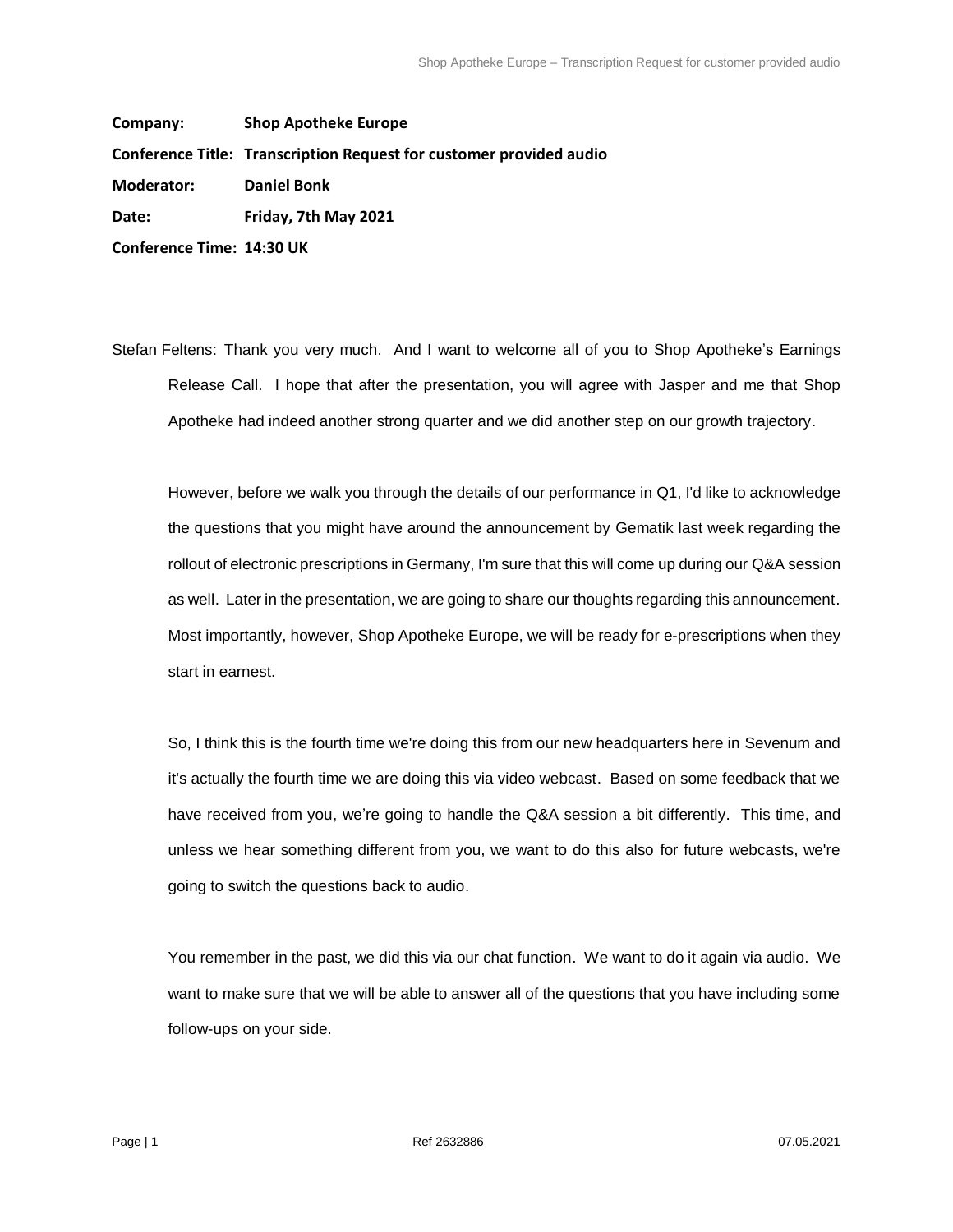So when we get to the Q&A session, for those of you who want to ask a question, please use the dial information that was part of the invitations that you all received. When you ask the question, please turn off the audio of your webcast to avoid an echo. For everybody else, so if you don't want to ask a question, nothing changes just stay on the webcast.

So we're going to start as usual with the highlights of our performance in the first quarter followed by an update on our strategies, some of the milestones we reached in the first quarter and as you will see, we have considerably shortened and condense our presentation to ensure that we will have sufficient time for your questions.

Well, let's have a look at the first quarter. We delivered, we think, another quarter of strong growth. Our top line went up by more than 22% and reached 284 million Euros. Furthermore, for the fifth quarter in a row, we delivered a positive adjusted EBITDA margin, this quarter of 2.0%, which, by the way, is fully in line with the plans – the internal plans that we have for this year.

When you look at our top line performance of 22% growth, I think that can only be fully appreciated if you consider a couple of headwinds that we experienced in the first quarter of this year. Number one, of course, the Rx bonus ban had a negative impact on our Rx business. Number two, the absence of a regular cough and cold season, related to the social distancing measures and generally higher hygiene standards negatively impacted both our Rx as well as our OTC portfolios.

But to keep this in perspective, overall, if you look at the OTC market in Germany for the first quarter, covering both stationary pharmacies as well as the online pharmacies declined year-overyear by 17%. We could decouple ourselves from this negative development, our OTC business in Germany actually went up a little bit but, again, that's the context in which we operate it in the first quarter.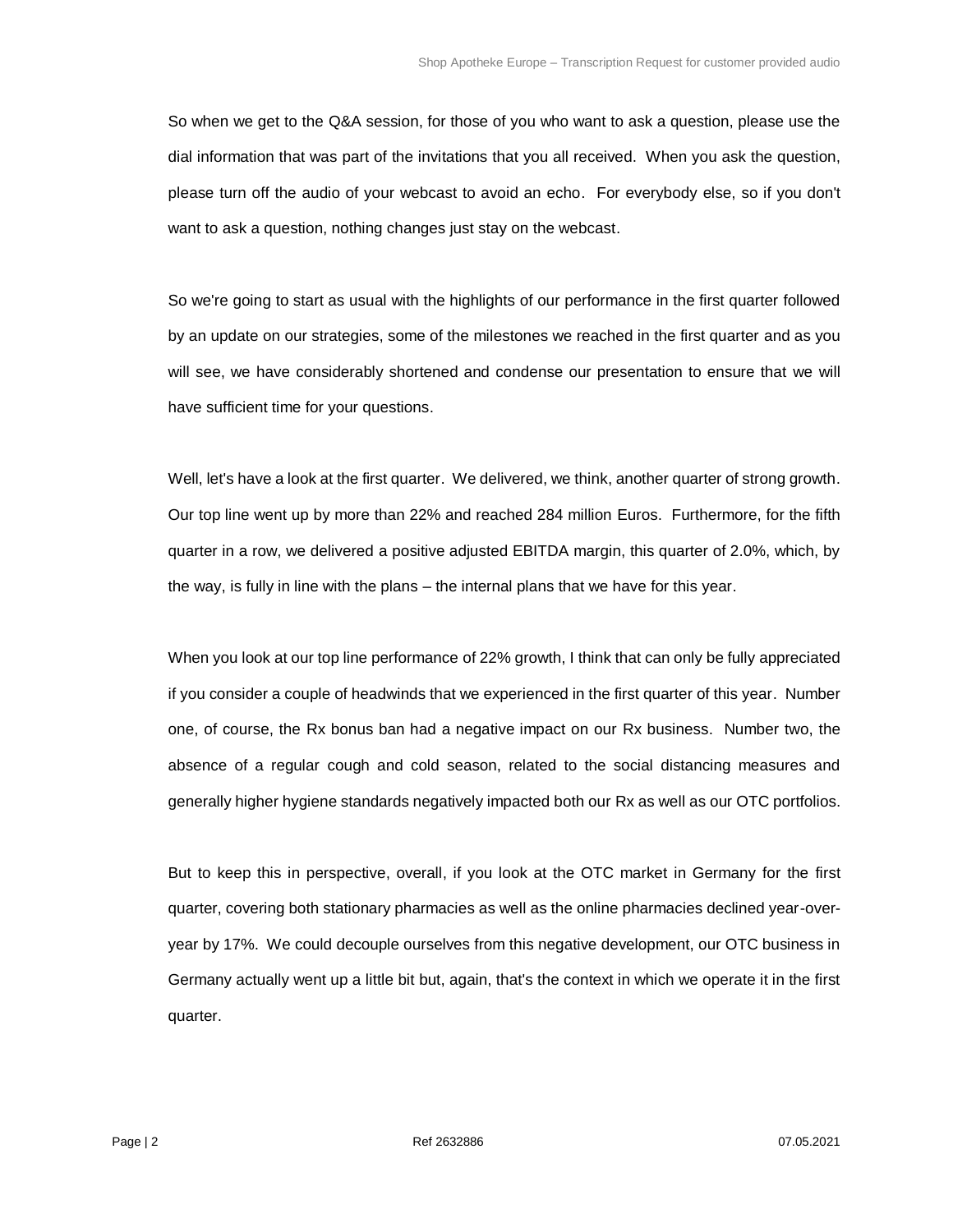And last, not least, and I think that's also obvious to all of you Q1 last year was simply a tough quarter to compare ourselves against. Despite these headwinds, again, we grew by 22% and the growth was purely organic in nature.

Our active customer base increased by 36% versus March last year and we have over 500,000 active customers versus the end of last year. Jasper is going to share a little bit more colour around the successful placement of our convertible bond earlier this year but in parallel to driving our top line, we didn't lose sight of executing our strategy.

We continued, as I already mentioned, with our preparations for the e-prescription launch in Germany and we strengthened our expertise in the area of digital medication management with the acquisitions of SMARTPATIENT in January, and then just a few weeks ago with the acquisition of MedApp in the Netherlands.

So if we look at the two reporting segments, on the right hand side, this time we're going to start with international segment, which went up really significantly by 71% year-over-year. The international segment, if you're not yet familiar with it, covers Belgium, France, Italy, and the Netherlands and all of these markets posted very significant year-over-year growth.

In the DACH segment, the three countries also increased and increased nicely. All the product segments increased, with one exception. And again, you're familiar with this already, our Rx business in Germany declined 17% year-over-year. Looking at the Rx development, we need to keep in mind that Q1 last year, of course, included March and in March last year, many of the chronically ill patients in Germany rushed to their doctors before the first lockdown in order to stock up on their prescription medications so we had very strong Rx sales in March last year. March was actually one of the very – the strongest months or Rx months in the history of Shop Apotheke. Only the month of July was even stronger. Again, this was after the lockdown when patients went back to their doctors to renew their prescriptions.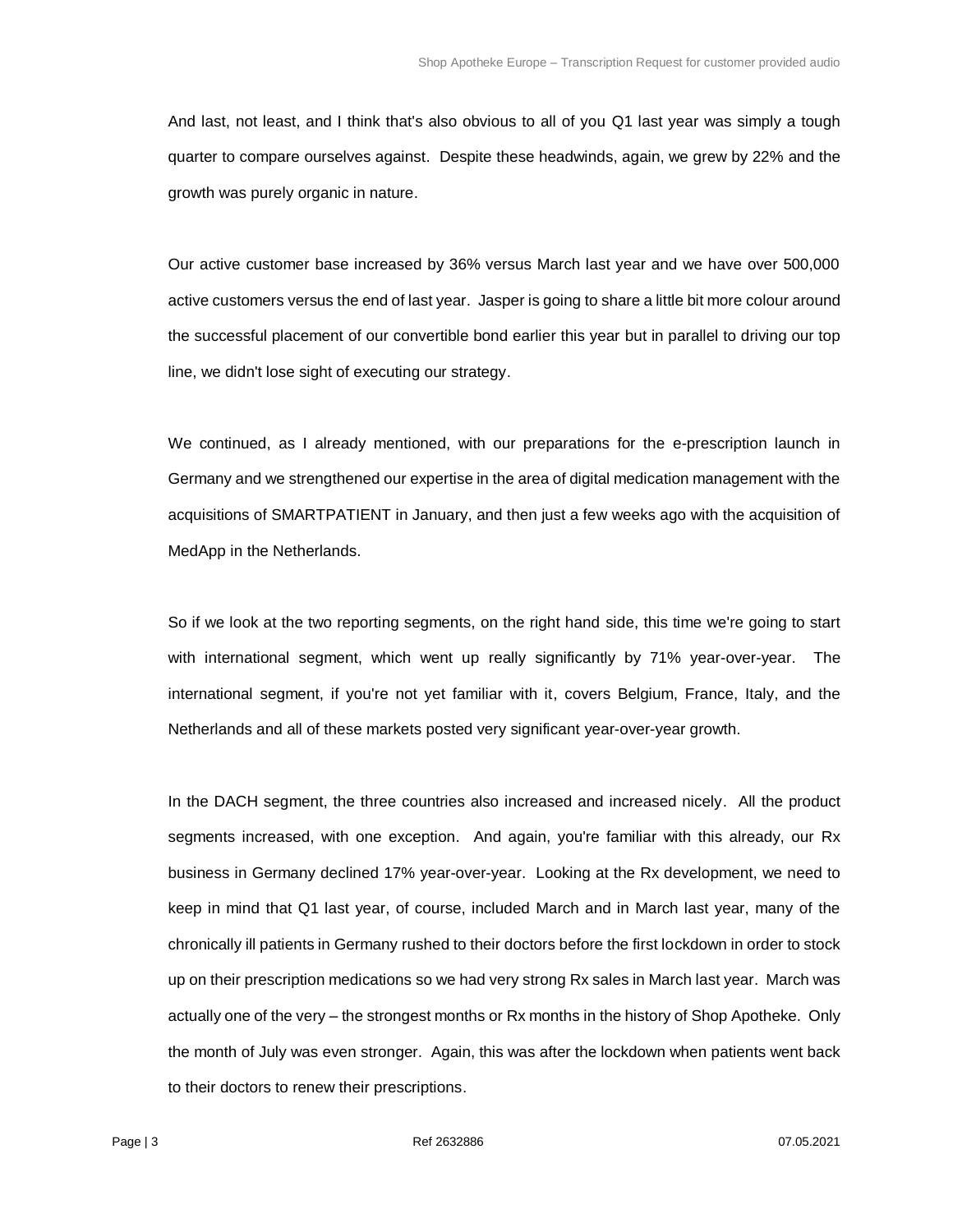When you look at these two segments and it's notable that the relative share of international segment has increased over the last 12 months. A year ago, the International segment accounted for a little bit more than 13% of our overall sales. This year, in the first quarter, the International segment actually accounted or is approaching 20%, so significant growth in these international markets. And I know we don't talk too much about them or haven't talked too much about them in the past but also going forward for the foreseeable future, we see significant growth potential in these international markets.

Our active customer base reached 6.8 million or close to 7 million by the end of March. Our Net Promoter Score actually compared to Q4 last year went up by one point from 70 to 71. And you might have heard Jasper and me talk about this in the past, we closely monitor and more importantly, we manage our Net Promoter Score because it's the best measure to assess the overall satisfaction of our customers with the end-to-end customer journey. And again, to compare this to other retail verticals or if that's disclosed with some of our competitors, I think we can be really proud of the 71 that we achieved in Q1. And of course, we're not standing – we don't want to stand still.

Our average shopping basket went down by roughly euro 1.60 versus a year ago. This is purely a mixed effect, because we had the decline in our Rx business, the Rx business has significantly how higher average basket values. By the way, when you just look at the non-Rx basket yearover-year, we saw a considerable increase from a year ago. And the last remark on this chart, on the bottom right you see that we continue to add products to our RedCare line of own brand products, which by the way is developing nicely and according to expectations.

Switching to our web traffic. The orange line shows the total number of weekly visits to all Shop Apotheke websites. We see the January jumped to above 5 million weekly visits and we have stayed at this elevated level. By the way if you look at the left hand side, the first quarter last year,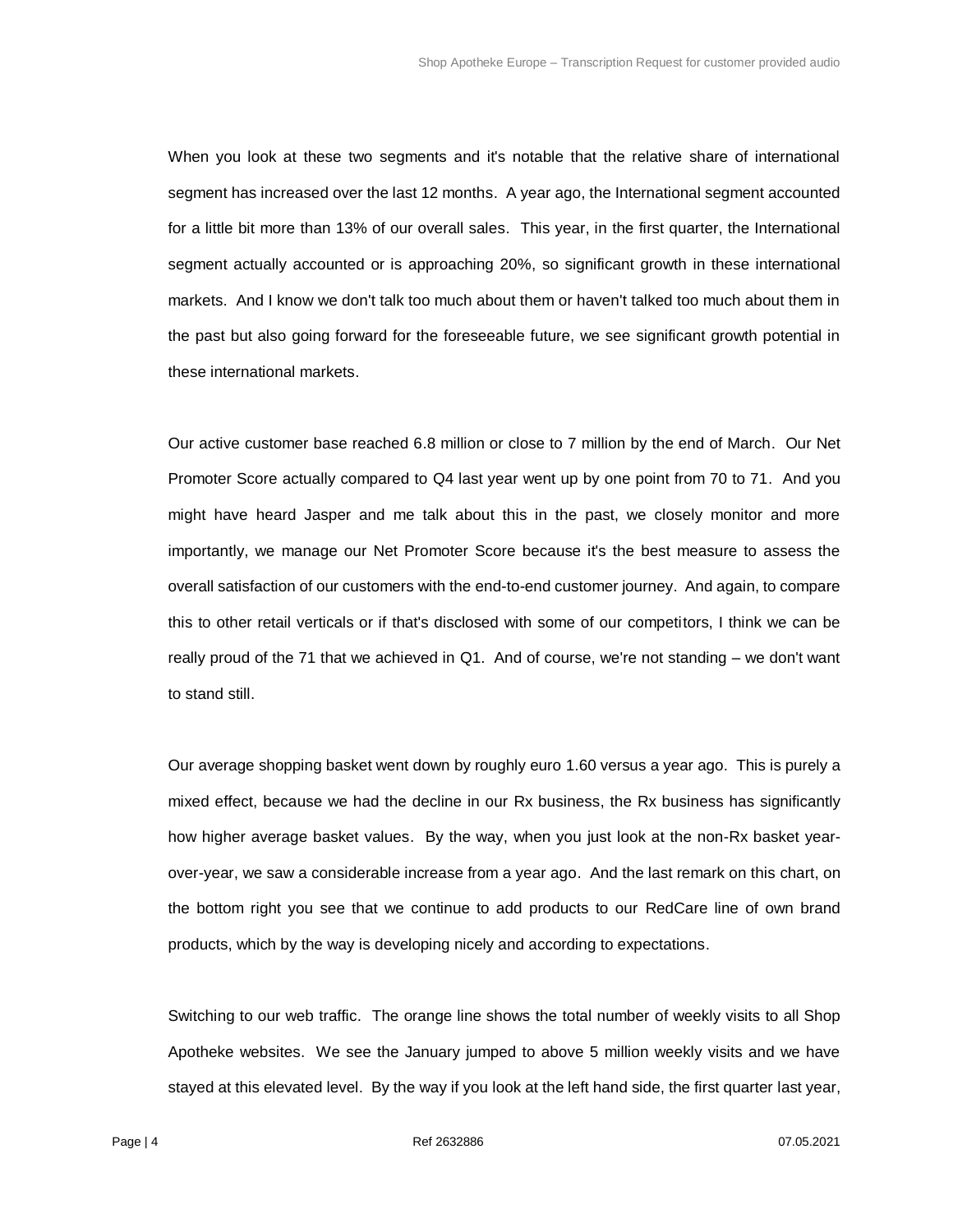the weekly visits, they were hovering between 3 and 4 million and in the first quarter this year, they increased to 5 to 6 million.

I also want to talk about the blue bars just briefly. The blue bars indicate our year-over-year traffic growth versus the exact same quarter – the exact same week, a year ago. And again, looking at the first quarter this year, with the exception of the first week of March, it was a little bit of an anomaly, throughout the quarter, we saw year-over-year growth in excess of – far in excess of 40%.

By the way, in March, Shop Apotheke German website was the fourth most frequently visited healthcare related website in Germany. Not a surprise, the number one position was the [inaudible] Institute. And when you compare – when you look at the pharmacy websites, Shop Apotheke in the month of March was once again clearly in the pole position.

Well, before I head over to Jasper to walk you through the financials of the first quarter, a quick look at the evolution of our quarterly orders, and our repeat order share. So you see the increase here, of our Q1 orders reached 5.1 million increase compared to a year ago by 23%. So that's pretty much in line with our top line growth. Our repeat order share remains in the 80% range. That's what we're aiming for. We think that is a healthy mix of loyal returning customers and new customers that we have continued to gain and want to continue to gain, going forward.

Jasper, now it is your turn.

Jasper Eenhorst: Yes. Okay. Thank you very much, Stefan. And good morning to everybody on the call today. On this slide, all the key P&L lines are summarised, this quarter versus the same quarter last year, this quarter versus last Q4 quarter. Before I go into the details of the numbers you're seeing here, I take one-step back, and just remind us of what happened last year.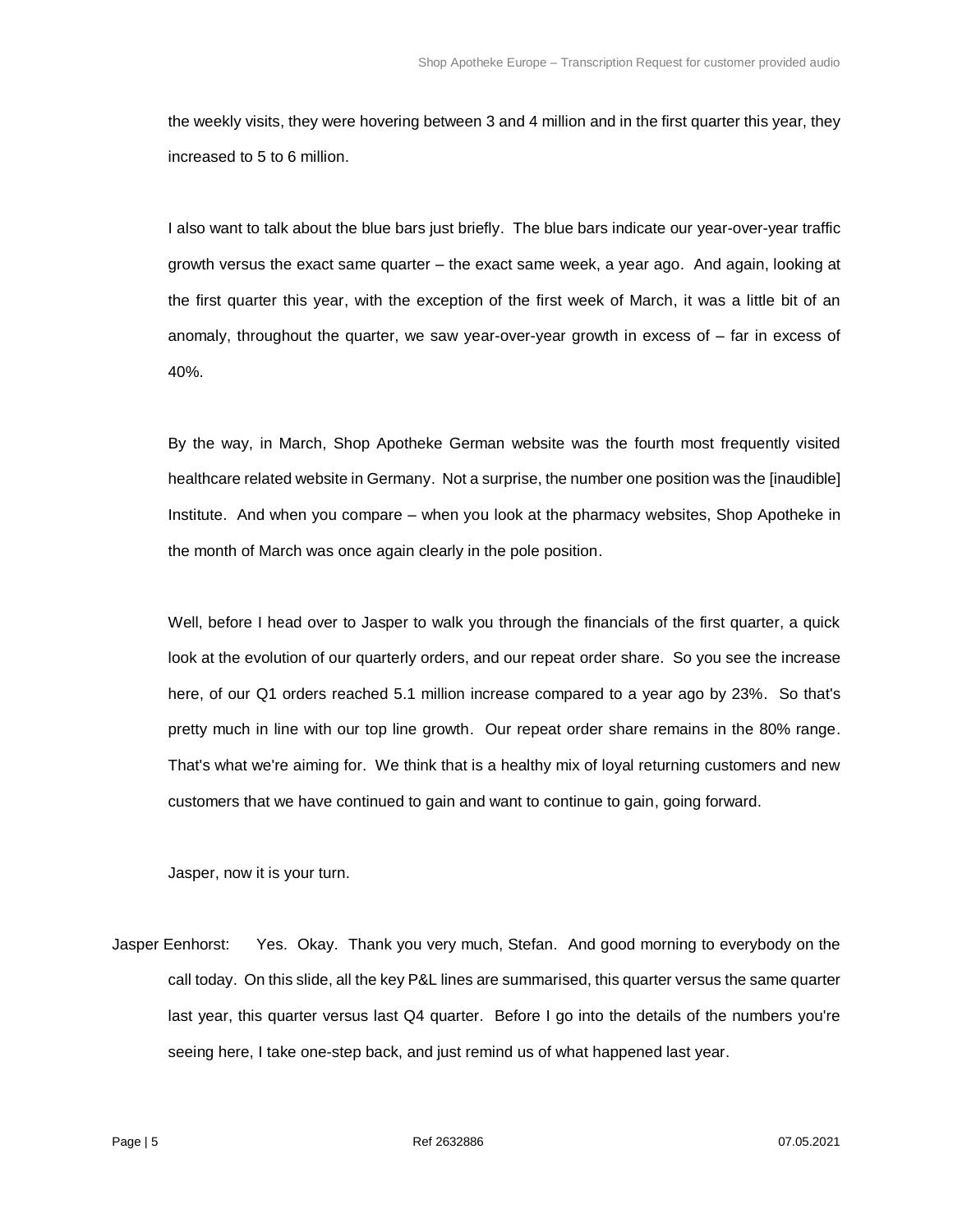So last year 2020, we had the guidance at the start of the year to break even for the first time on the adjusted EBITDA level of breaking even so around zero and general expectation based upon the seasonality that you always see with Shop Apotheke, there was an expectation of slightly negative adjusted EBITDA margin in the first quarter of last year.

But because of strong internal performance, and also of the arrival of COVID, we actually had a very strong quarter last year. We achieved an adjusted EBITDA margin last year of 2.1%, which was then a positive surprise to the market and to the analysts and also a little bit later, we actually raised our full year guidance based upon that new normal.

So, that was last year, a high margin because of actually an absence of marketing in a couple of weeks of March because we decided to stop marketing because the demand was so high. And also, our efficiency was really high where we, all on the head office, helped getting the orders out to bring the medicines to the people, in the start of the COVID period, so that was last year.

So if I take this helicopter view, then I'm seeing that we increased sales by 22%. That's an increase of 52 million. And this increase despite the headwinds from our Rx bonus bin and, very important, fewer people being ill and fewer people going to the doctor, in this quarter, we actually achieved a same profitability as we did last year, so that's my perspective. And also compared to our internal plans, that 2.0% in the first quarter is entirely online for the more than 2.3% expectation for the current year.

So, sales increase of 22%. We did this with a very strong increase of gross profit margin later I will show the bridge on the next slide. Selling and distribution expenses reflect that we decided to really focus on marketing and acquiring new customers, which we did successfully and also the fact that we operate two facilities because of the capacity. The adjusted total [ph] expenses that you see here are up versus last year, 0.4% but if you look to the right, it's actually slightly better than it was prior quarter four.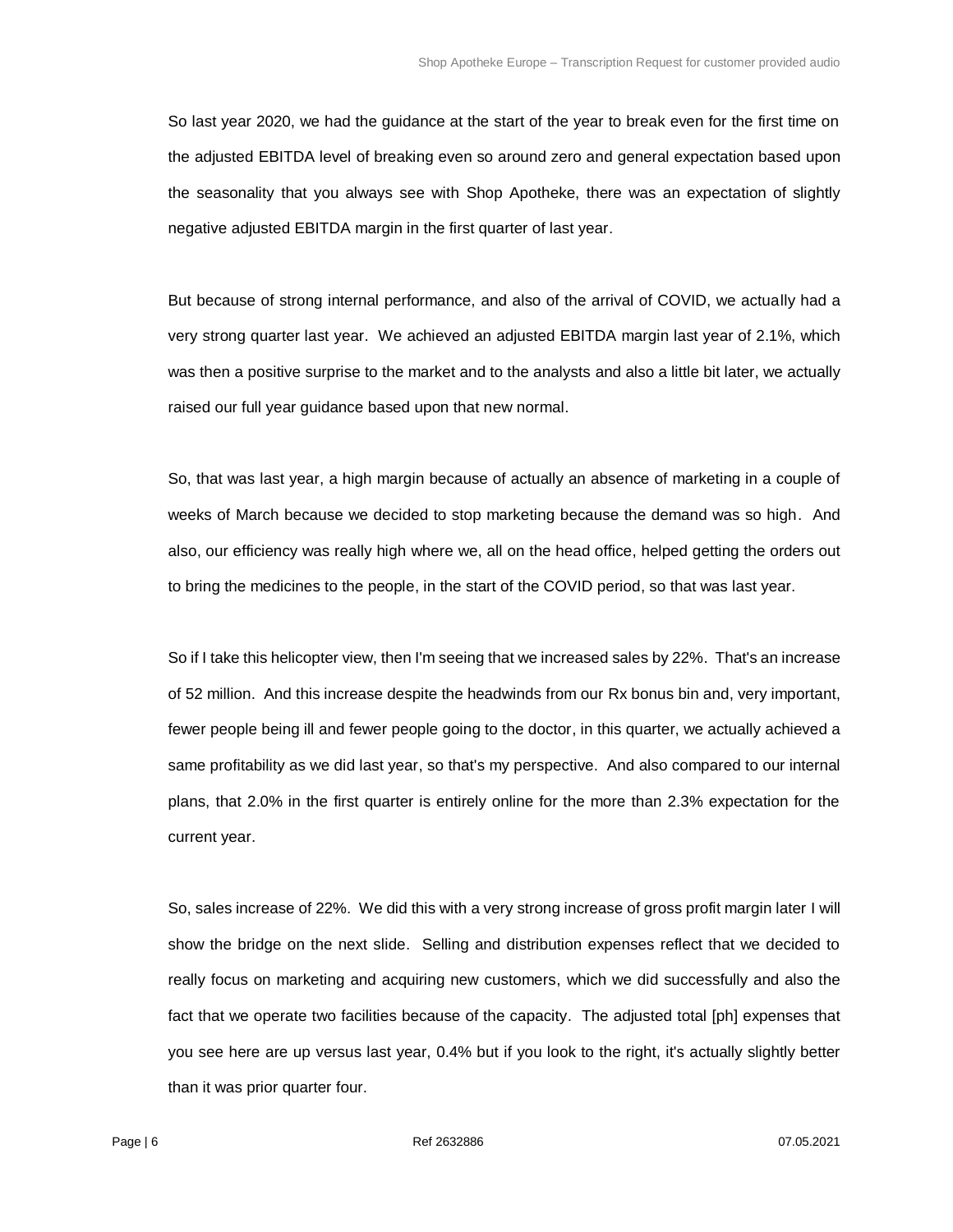All in all, quarter one versus quarter one last, the profit, the adjusted EBITDA in absolute terms is slightly higher, 0.8; the margin is slightly lower, minus 0.1; and my last remark here is, if you look at the fully loaded, straightforward P&L EBITDA, that's at the bottom. You see a slight increase of the adjustments that we had this quarter.

But that's reflective of the fact that we have increased costs of our [inaudible] program, but also because we have one-off non-operational costs related to our two acquisitions, and issuance of new convertible bonds. So all in all, 2.0, on track of our guidance, making investments in growth, and we achieved a better gross profit margin.

Please, the next slide. Here is the bridge of the increase of 4.1%. So I start at the left, last year already, significantly above 20%, for the first time but we increased this year again, on top of the sourcing improvements in 2019 and 2020, this quarter, again, the 0.3% improved conditions on everything that we source. And then you see a 1.4 percentage points, which you have also seen a significant increase in the past three consecutive quarters, which we named net pricing and product mix.

So the total portfolio of prices, vouchers, price reduction, and products that we offer to the customers had an additional contribution margin of 1.4 percentage points. So this together a solid 1.7%. And if we then look at the country, and Rx-OTC mix, it is actually has more a mathematical impact from the fact that our average sales are down, so not that relevant and in other, there is a positive impact from the fact that SMARTPATIENT is having gross profit on their B2B business this quarter. So, that's the gross profit.

If we then go to the next slide, please. The selling and distribution expenses actually went up significantly compared to the prior quarter last year. Marketing because we focused on what you're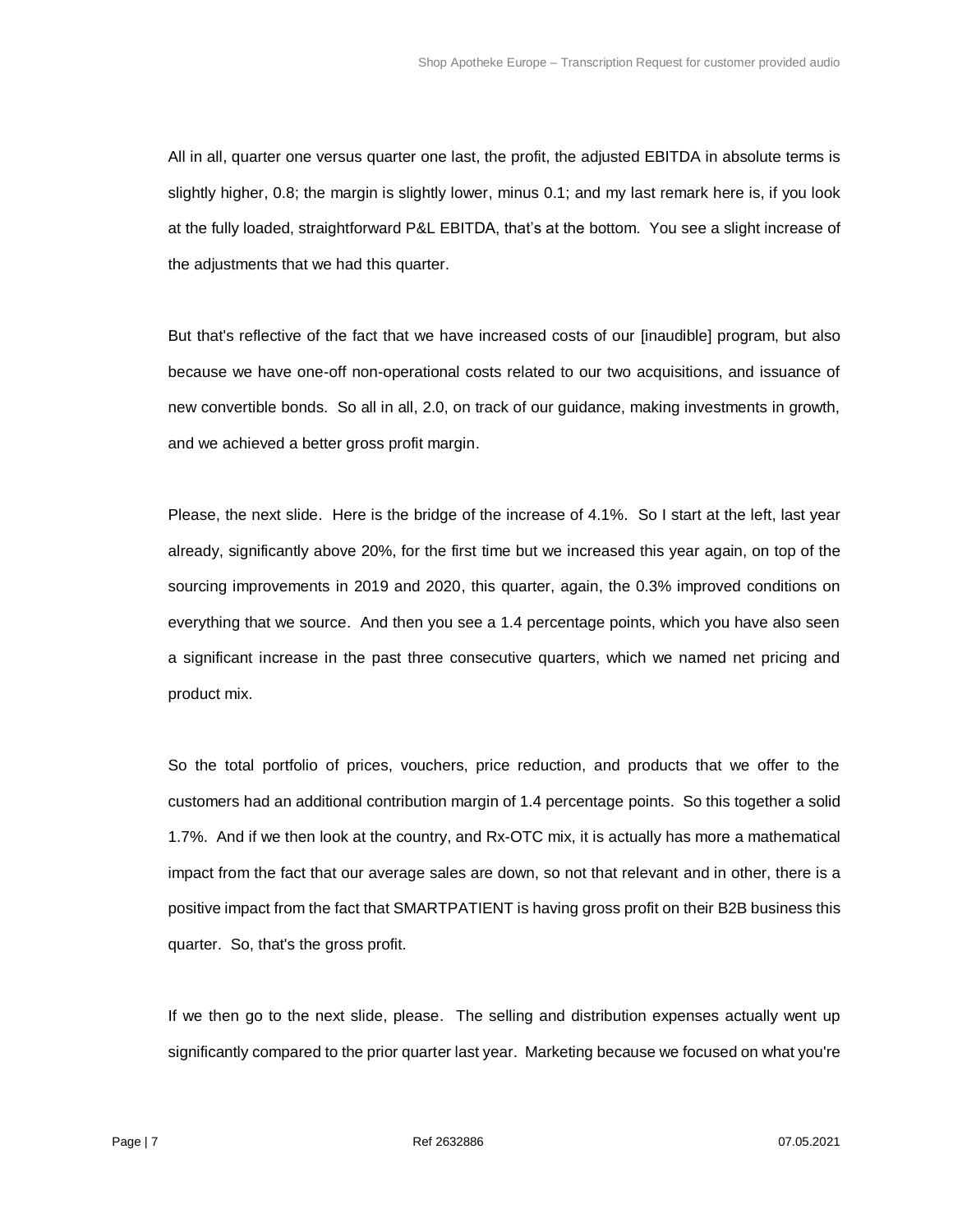strong at doing successful marketing, we saw the MPS, we saw the inflow of new customers, we saw the impressive sales growth, offsetting the impact of Rx.

And we also compare this two very low marketing numbers that we had last year, so year-overyear increase of 2.7 percentage points. Shipping packaging and time due to the fact that international is growing faster, because premix actually there's no increase. And in operational level, that's our deliberate choice to at this moment, we decided that last summer, to operate two facilities at the same time, everything from internationals coming from the building I'm presenting from, so the new facility, but at the same time, everything from that is coming from the old facility.

So, we accept for six to nine months saw inefficiency because we prioritize stability and capacity to grow. We expect in the end of the current year that we will have all orders coming from one facility, an automated facility. So that's the story of S&D.

Next one, please. What does it mean for our cash? We started the year and we started with quarter with 128 million of cash, which includes short-term financial assets. And we ended the quarter at 213 higher at 341 million of cash. I start with the left. The positive info from our operations of 5 million, basically reflecting the positive adjusted either that. But in addition to that, the good performance of favourable working capital movements.

On one hand, in quarter one, we generally always see a favourable working capital because we start with the high year-end balances. But apart from that, you also see that on a structural basic, we improve our receivables and our payables position, five plus 25 is an inflow of 30 million in the first quarter.

Then we have our investments. That's not only our regular investments in PP&E and IT, it's also in our distribution centre, and it is including the cash out of the two acquisitions of MedApp and SMARTPATIENT.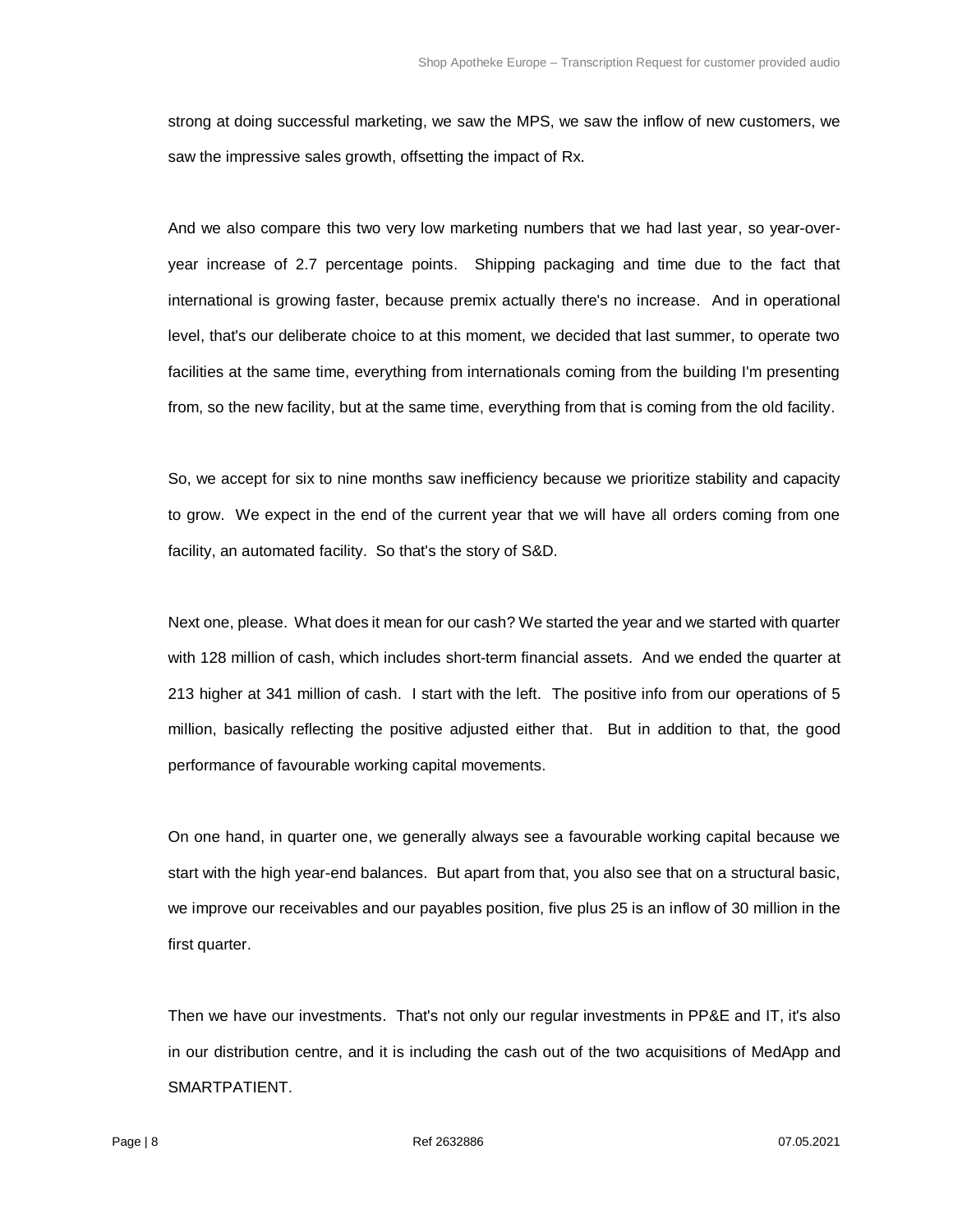Financing, to make a long story clear, basically, we could say this increase that you're seeing here is the result of the successful placement of our new comfortable bonds. And on the convertible bonds, please remind that we had a comfortable bonds where we paid for full an interest of 4.5% but in win-win situation with the large investors of convertible bonds. We earlier redeemed this bond past October, November 2020, so that bond did not exist anymore.

And we placed successful bonds at the start of this year where we paid the coupon of zero. But those modelling based upon the P&L, and please note that because of IFRS rules and the accounting of a convertible bond is split in the value of a call option and we pursuit bond coupon, so you will see in our P&L still interest expenses related to this bond. But that's all set in the cash flow because we don't [inaudible] it's a zero in the cash flow, so that's all overall operation.

One concluding remark looking at this picture, I think we are in a real robust situation. With that, Stefan, back to you.

Stefan Feltens: Okay, thank you. So let's shift gears for a quick and concise update on some of our strategy topics. You've heard of Shop Apotheke's ambition to evolve from predominantly being an online retailer to becoming Europe's leading customer centric ecommerce platform. We have, of course, built our strategy around this ambition and in the first quarter, we actually reached a couple – we achieved a couple of milestones tied to this strategy.

Shop Apotheke has an active presence today in seven European countries. We are, of course, solidly positioned in Germany. We have market leading positions in Austria and Belgium. And in the other four markets, we see significant growth potential going forward. The basis for the growth of our customer base is of course the overall satisfaction with Shop Apotheke's offering reflected in our end-to-end customer journey, which is measured, as I mentioned a moment ago, with our net promoter score of 71.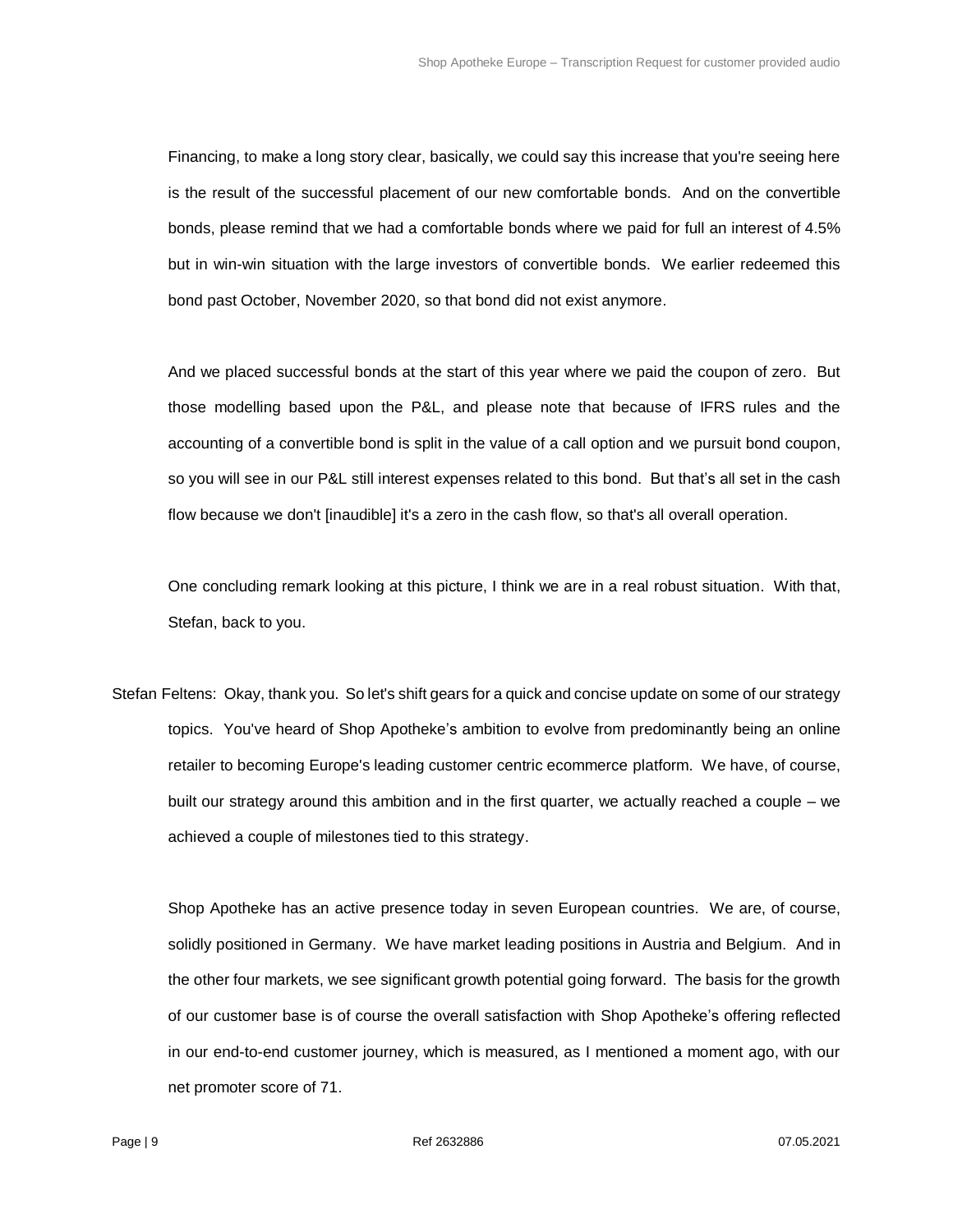We talked about the strategic milestones that we hit in the first quarter, of course, and you've heard about this before, we strengthen our capabilities, but also our capacity in the area of digital medication management. With the acquisitions of SMARTPATIENT in Germany and MedApp in the Netherlands, we remain convinced that sophisticated digital medication management will be a key driver, especially in an eRx world. Moreover, of course, the acquisition of MedApp was the first step of Shop Apotheke to first Rx step beyond the boundaries of Germany.

In terms of our transition to our new logistics centre, everything is on track and remains on track. In January, we started the automation of our equipment, of our new equipment and of our processes and we are about to commence the transfer of customer orders from customers in the Dutch region from the old to the new facility.

I hope you agree with us that our strategy remains on track. Just a couple of words about the acquisition of MedApp in the Netherlands and to be precise in the city of Eindhoven. The addition of MedApp fits in three ways to Shop Apotheke. Number one, we strengthen our expertise in digital medication management. Number two, we continue our expansion into promising European markets and number three with the Netherlands, we entered the second Rx market and actually it's the first eRx market for Shop Apotheke.

So, let me say a couple of words about our path towards e-prescriptions. Starting with the announcement from the Gematik last week, which from our vantage point was reassuring in a couple of ways. Number one, the Gematik confirmed that that it will start up the telematics infrastructure in July as it had promised. Number two, it confirmed its readiness for the for the eRx mandate and that's when e-prescriptions are going to start in earnest on the first of January next year and principally confirmed that the mandate will indeed stay in place.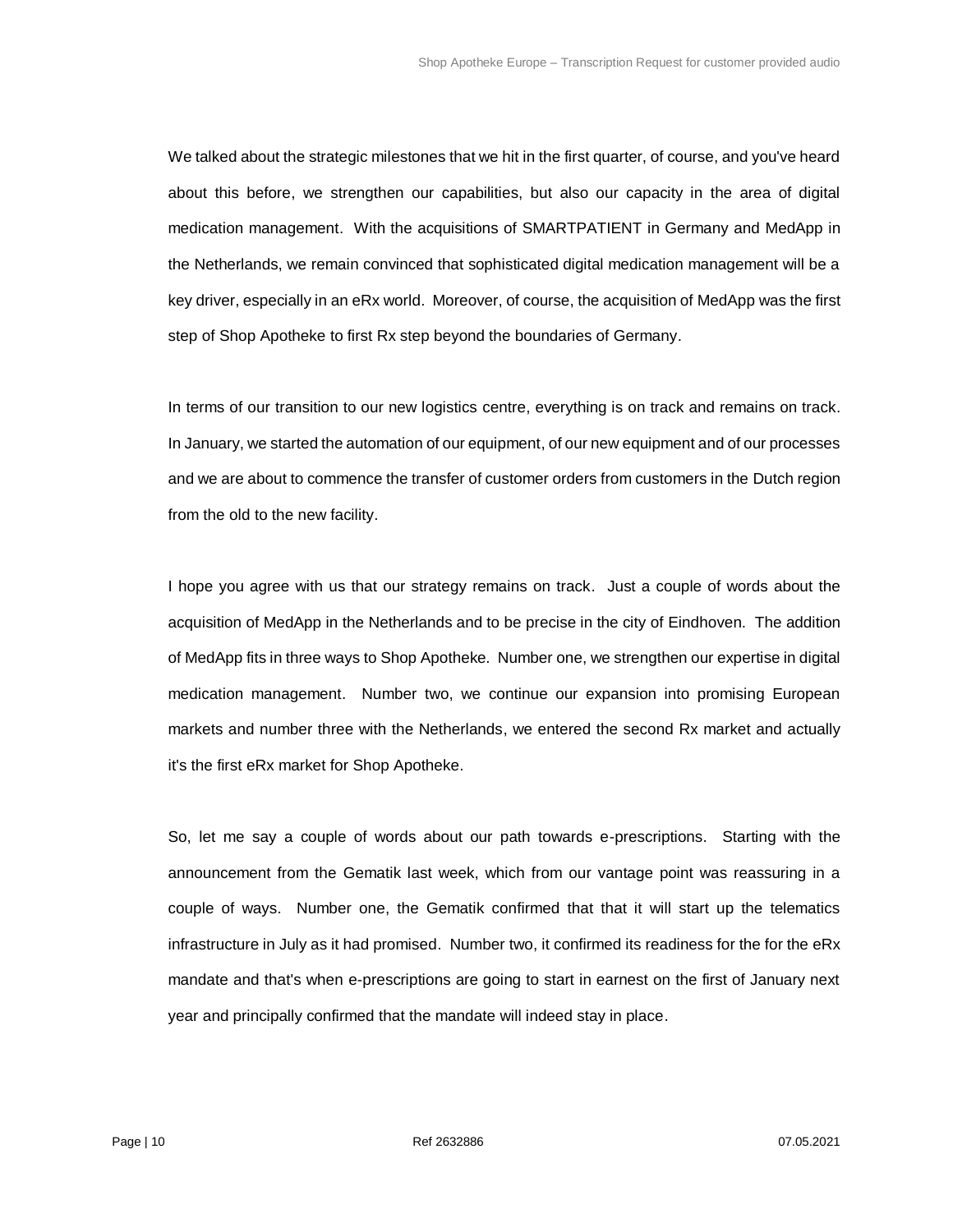And in terms of the decision to start with a test region in Berlin, Brandenburg area, we actually think that was a smart move because based on the experience that all market participants are going to gain, we're going to end up with a better overall user experience. And that can only help with the with the adoption and the use of electronic prescriptions when once again, e-prescriptions are going to start in January next year.

We're going to, in all likelihood, the process, the systems, the potential errors will have been found during this pilot phase. And again, Gematik will be able to offer a better overall customer experience. Based on everything that we have seen so far, we have no doubt that Gematik, they have hit all of the milestones of their admittedly tight and ambitious, eRx roadmap and based on everything we know today, we have no reason to doubt that this will hold true for the remaining steps as well.

We, at Shop Apotheke, we of course with our Rx taskforce which has been in place literally since 2019, we will be ready whenever a customer, also a customer in the test region, decides to send the prescription our way, we'll be able to receive it, and we will be able to process it and to dispense the medication.

On the next chart, before I hand over again to the Jasper, just a couple of words about some changes on our supervisory board. Jan Pyttel, working at the helm of our supervisory board, since the IPO, for purely personal reasons, he decided not to go for another term. Jan has really been instrumental not just with the IPO itself, but he also helped us, and the management team, to avoid some of the potential post IPO pitfalls of fast growing company. So, Jan, thank you very much for your leadership and we're very happy that you will stay involved with Shop Apotheke as one of our major shareholders.

Bjorn Soder, who has been on the supervisory board since the IPO, he's going to take over as the Chairperson of the Supervisory Board. Bjorn is going to ensure continuity on the Supervisory Board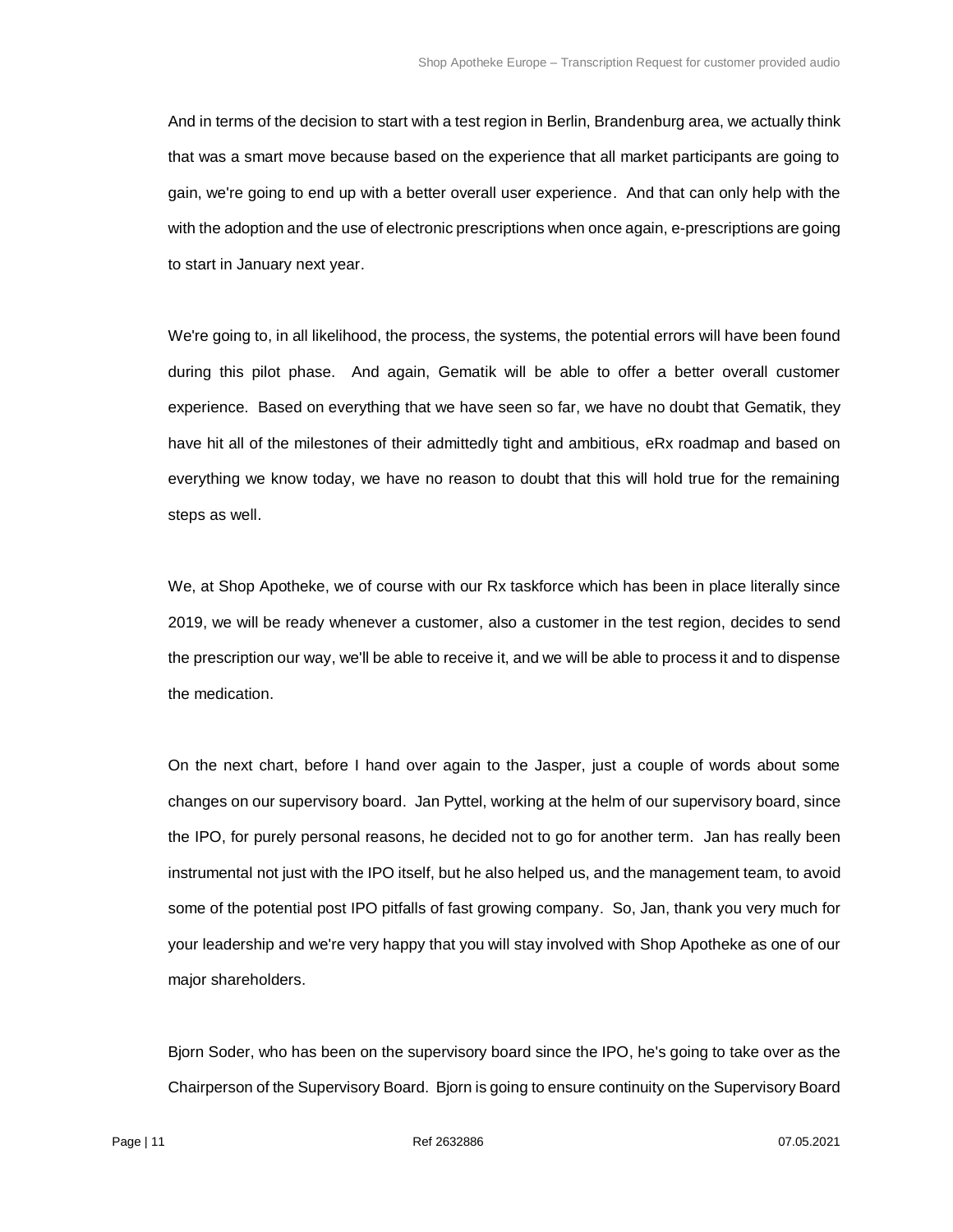and we are looking forward to working with Bjorn in his new capacity. And last but not least, we are also happy to welcome Henriette, Henriette Peucker, to the Supervisory Board, Henriette has a wealth of experience in media relations, in public affairs and investment banking. And we are really excited to benefit from all the insights that she is going to bring to the table. So Henriette, a warm welcome for all of us, and again, we're looking forward to working closely with you in the future.

With this, I'll hand it over to Jasper again.

Jasper Eenhorst: Yeah, super. Yeah, with pleasure. Yeah, here's the guidance that we have and actually, from a relative perspective, a turbulent times on the capital markets, on the eRx, on the healthcare and corporate-related impact markets, we did not only actually deliver, according to me, a very solid or perhaps even a very strong quarter one results, but we also feel comfortable enough that we could actually reiterate today our guidance for 2021 for the longer term in all aspects.

So that means for the current year 2021, we expect to continue to grow around 20% on a full-year basis. The full year adjusted EBITDA up versus last year 2.22, between 2.3% and 2.8%. And just to remind, it is around 20%, just if I go back to the sales, we have always seen it in our guidance that we did not expect a significant increase from eRx, already at the start of the eRx.

We always set this around 20% is not including the significant to pick up in eRx in 2021 because the more important date is when it's national wide, and the ambition here is the first of January 2022 as you all will know. So, sales around 20%, adjusted EBITDA between 2.3% and 2.8%.

And we expect to make investments, of course, excluding the CapEx that we did spent on the acquisitions of MedApp and SMARTPATIENT in quarter one, with other investments of around 3.5% of sales and our longer-term target profitability, our business model for future isn't changed, of an EBIT margin in excess of 6%.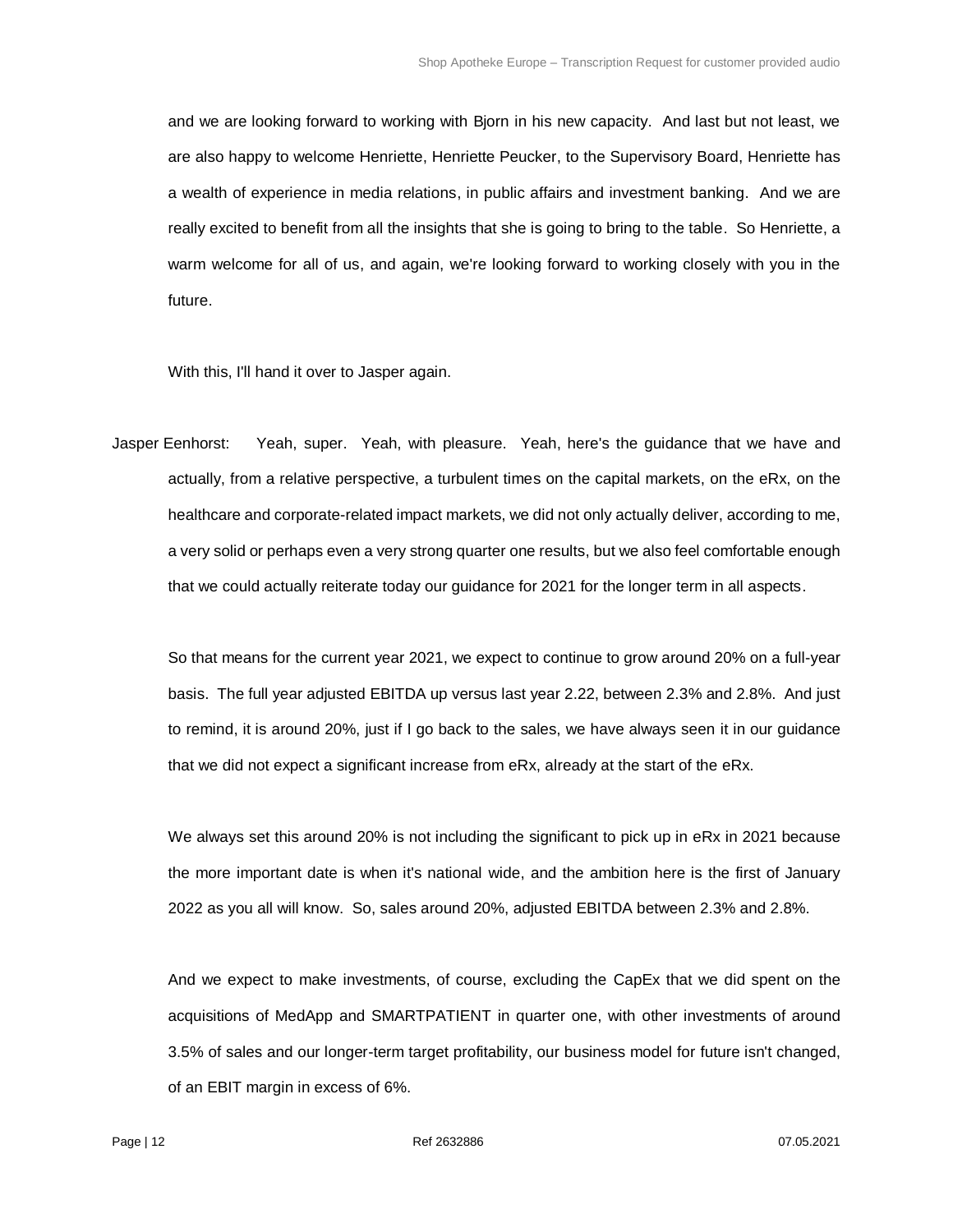So confirmation that our expectation at the moment is that we expect to continue to grow fast in this year, and that we think we are in an end-to-end situation where we combine the significant investments in growth with even a slight uptick in our margins at the same time.

I would propose to go to the next slides and the now on please to the Q&A. I was asked to ask you that please if you ask questions, mute your webcast. Otherwise, they will interfere with each other. So, Emma, please let us know if there's any question.

- Operator: Certainly. If you'd like to ask a question you can do so now by pressing star one on your telephones. That is star, one, if you would like to ask a question. We will now take our first question from A from Jefferies. Please go ahead. Your line is open.
- A: Hi, good morning, Stefan and Jasper. Three questions for me please. Thank you very much for making the Q&A open line again, really appreciate it. I will leave the margin discussions to the others. My first question would be on your underlying customer structure. Do you see a change in the customer acquisition cost and quality of customer as you can see a trend in the conversion rate from previously stable at around 9% to 7% in the first quarter.

My second question is related to your current trading. Could you share some insights how the current OTC and Rx movement is evolving? And additionally, I know you don't disclose on the country level anymore but could you give us more colour on how the country split evolved in the DACH region to get a better understanding of the underlying OTC momentum in Germany versus Austria and Switzerland.

And my last one would be on the noise in the market. I mean, we kind of expected some noise in the press around the roll out. But I also heard a lot of factually wrong points being pushed. I mean one of them points in push is definitely related to your customer journey and I want to address this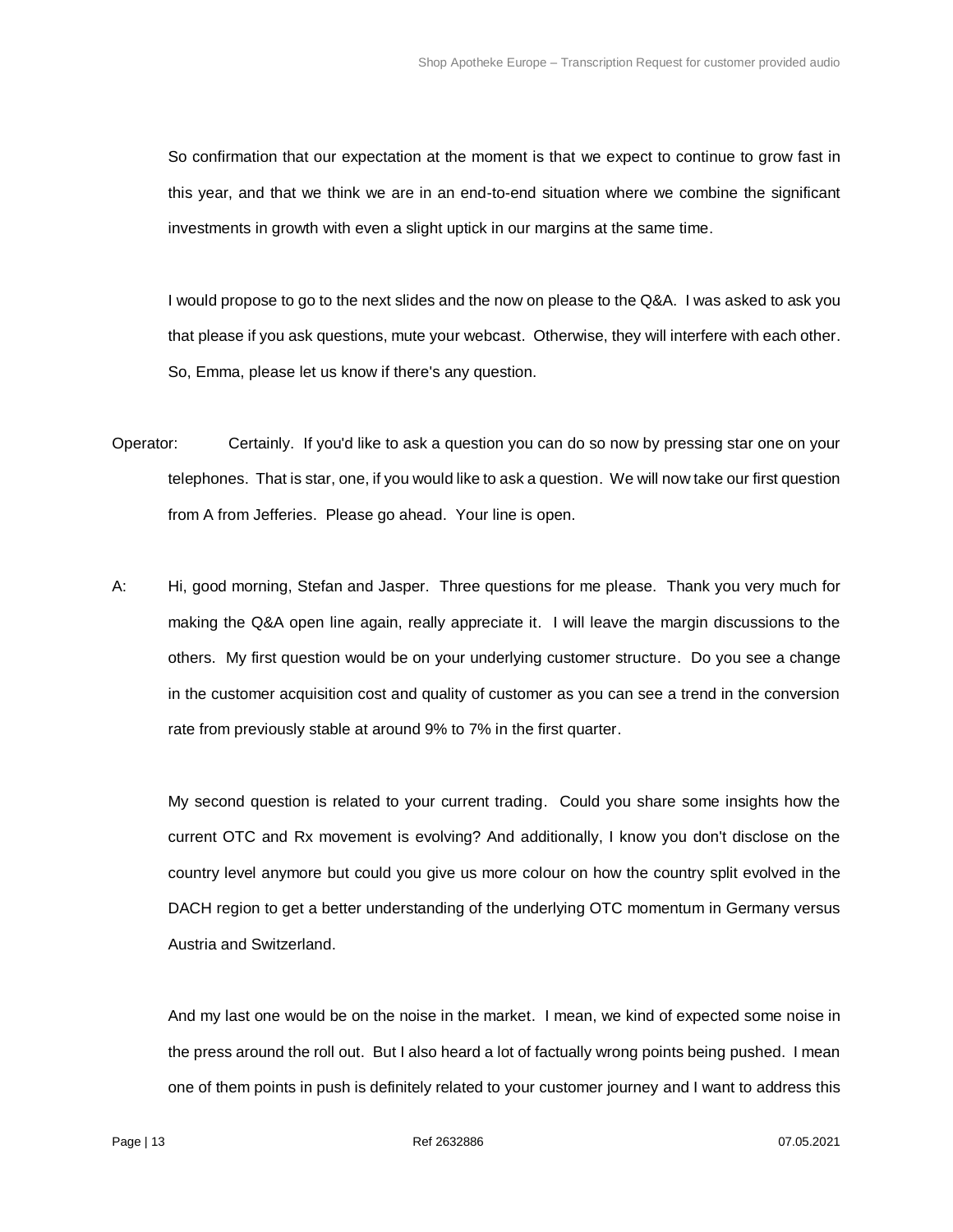point directly. I mean, we heard some noise that you might not be able to proceed a printed QR code in your app. What's your take on that? Thank you very much.

Jasper Eenhorst: Shall I start?

Stefan Feltens: Yeah, go ahead. Yeah.

Jasper Eenhorst: Okay. Thanks a lot, A. Appreciate a lot your questions. I'm not aware, we are not aware of any change in the behaviour of our underlying customers. We are actually happy with the inflow of new customers in quarter one, it was very positive but we are seeing is that our existing customers actually did spend somewhat less in the first quarter, but we know that – okay, let me see. Can you still hear me, A?

A: Yeah, I can hear you.

Jasper Eenhorst: Oh, you can hear me. Then I will just continue, there's something happening with the webcast, I hope that people can still hear us. Now the existing customers were of course impacted by the absence of no flu and colds but also by the fortunately fewer people going to the doctor. But we were able to offset that with successes in each of our countries, inflow of new customers. So, no change there in cohort, any issue that we are aware of, and also no change in conversion there; of course, apart from the conversion that we see in our Rx specifically.

Current trading. Yeah, I also would like just to stick to our guidance of growing full year 20% but I will nevertheless share a bit more colour, it is wishful thinking that our Rx will increase significantly in the second quarter. This start of quarter two was comparable to the end of quarter one. That's what we see in Rx but we remain confident that as we and our balanced portfolio are able to deliver on the full year guidance of growing around 20%.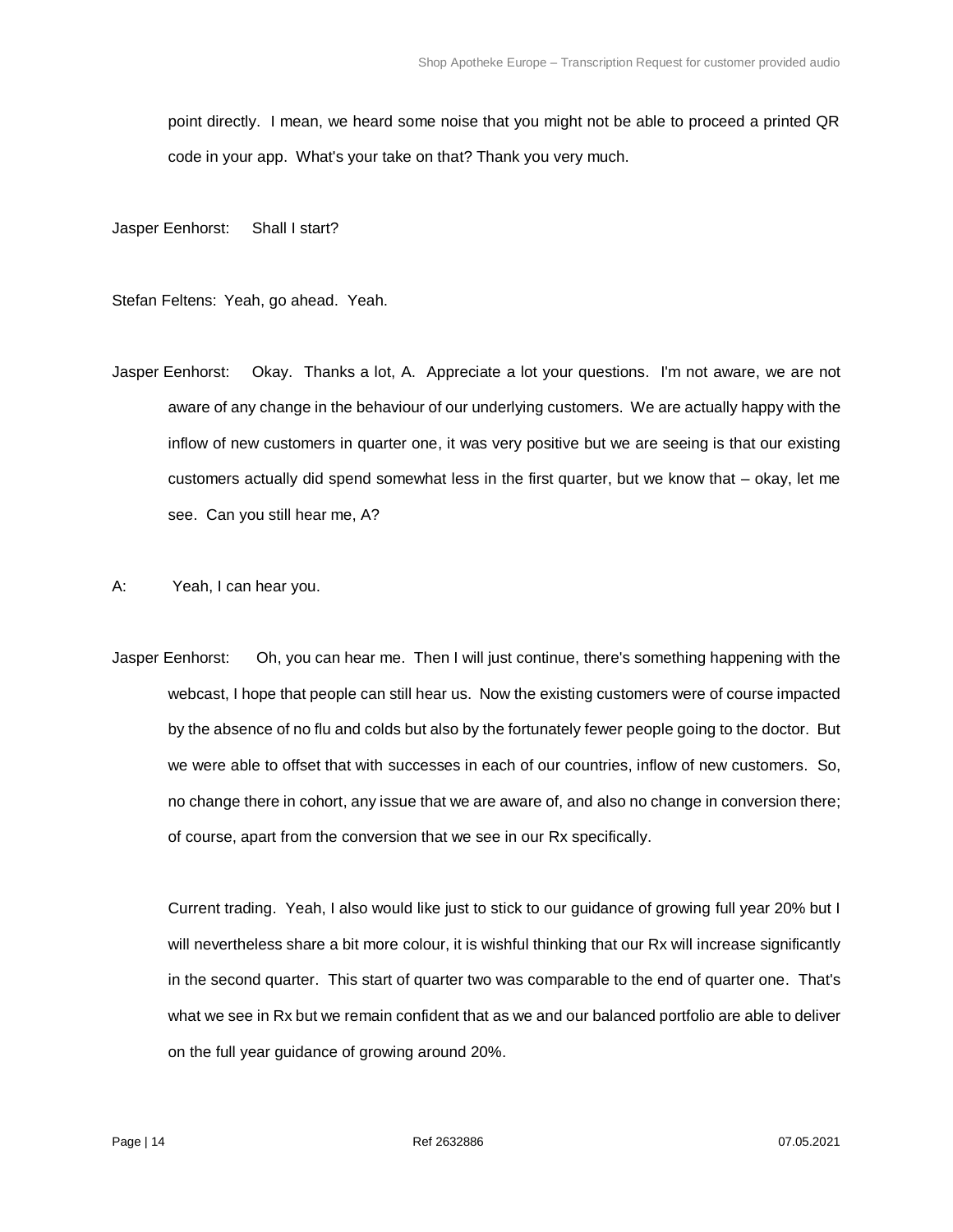With a question on DACH and the countries, I will take that one and you can.

Stefan Feltens: Yeah.

Jasper Eenhorst: In DACH countries, indeed I don't want to be too formal there but I want to stick to certain rules that we have, we report into segments that stuff and international. And we have achieved double-digit growth in each individual country too. So that's some colour over there. But discussing more the specific countries that's not the language that we are talking.

What you can see for the numbers and that's perhaps what you are looking for, it's mathematically of course the case. If our Rx is lower by 17% with our total DACH is increasing by 15%, still that means that everything that are in different countries in DACH have been very successful growing. I hope that's helping you somewhat A. Otherwise let me know after Stefan addresses your question on noise in the market.

A: Okay.

Stefan Feltens: Thank you. Yes, so, noise in the market, there has always been a lot of noise in the market because until it's happened, there is a certain degree of uncertainty. But let's look at the facts. We just received a confirmation based on some of the noise that of course, we also picked up on that we will be able to receive electronic prescriptions from the Berlin, Brandenburg test region if a customer chooses to send an electronic prescription to us. So again, that will allow us to test our processes and our systems. As an online pharmacy, we will be able to participate in this test region as well.

In terms of – and I think that was at the core of your question, A, how will we receive the electronic prescription or how will we access the electronic prescriptions? Well, I can only refer to Republic document that is available to all of us and those are the eRx specifications, as published by the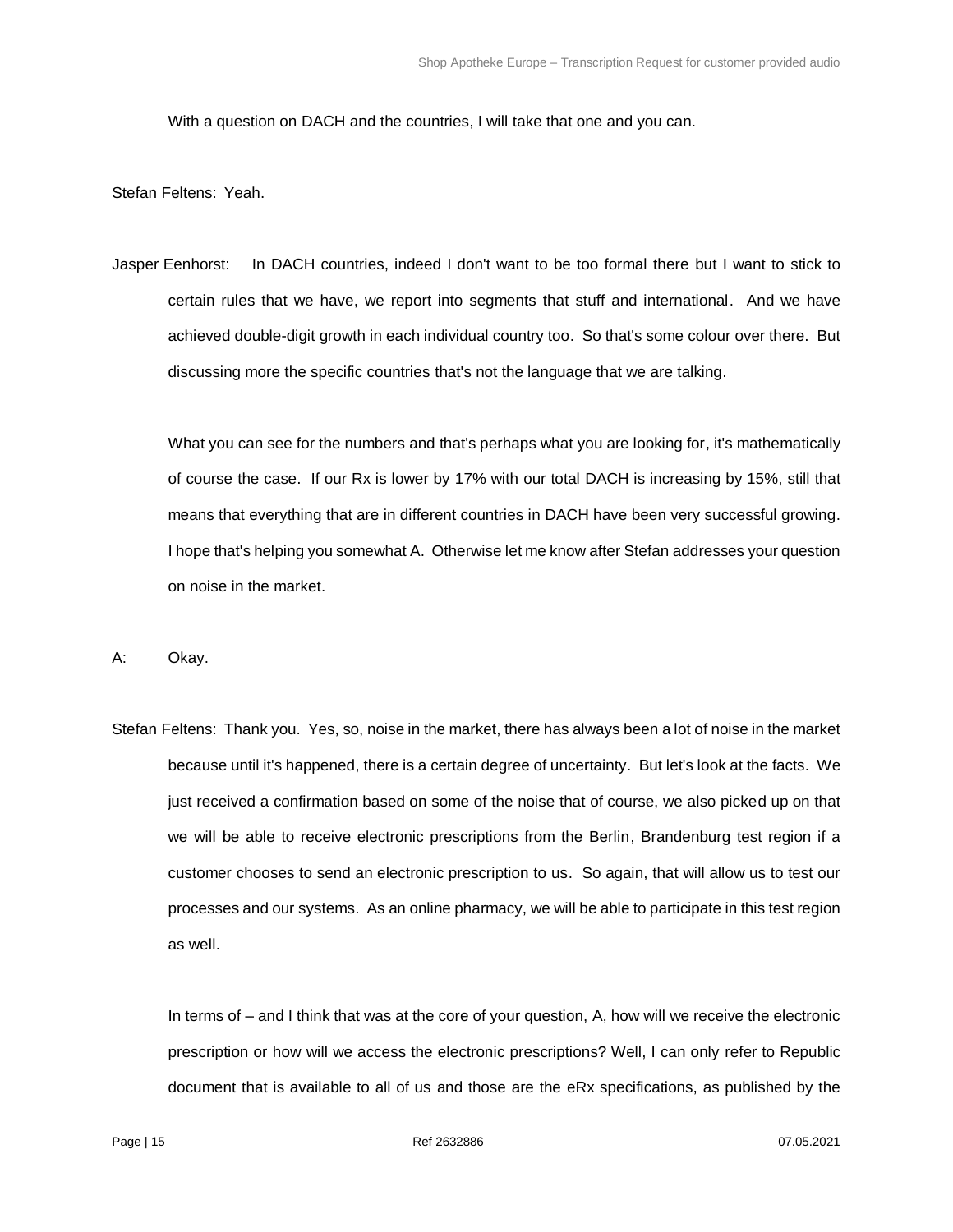Gematik and Gematik talks about two primary ways of transmitting the QR code, number one through the Gematik central eRx app from Gematik.

And secondly, and that's explicitly written in the specifications there, it says that, in addition, transmission of the QR code via messenger services is permissible as well. We are all waiting, of course, for the directive from the health ministry. All I can say is based on all the contacts that we have, we don't foresee that there will be any significant change from what the Gematik published. But again, we are waiting for the final directive from the health ministry. Did we answer your questions. A?

- A: Okay. Thank you very much. I think that yeah, I think that basically confirms what I've also heard from my connections I had before. And also as a data point for you, I think the management of Coimbra Group are responsible for the part of the doctor connection law. I mean, they just confirmed on their earnings call that they also see no risk for the rollout and basically confirmed this January 1, 2022. So, thank you very much. I will jump back into the queue. Thank you.
- Stefan Feltens: A, we had a confirmation from the Coimbra Group a little bit earlier, for our context. They said, well, 1st of October, that was initially the requirement, that will be really tough, but they will be ready by the 1st of January with their practice software.
- Operator: Thank you. We will now take our next question from V from Baader Bank. Please go ahead. Your line is open.
- V: Hi, hello, gentlemen. V with Baader Bank. Yeah, congratulations on the great top line momentum you showed in the first quarter? I would like to ask three questions. And first of all, I would start to the same day delivery progress. How many pharmacists signed up as a partner to your platform? And could you give an update on same day delivery?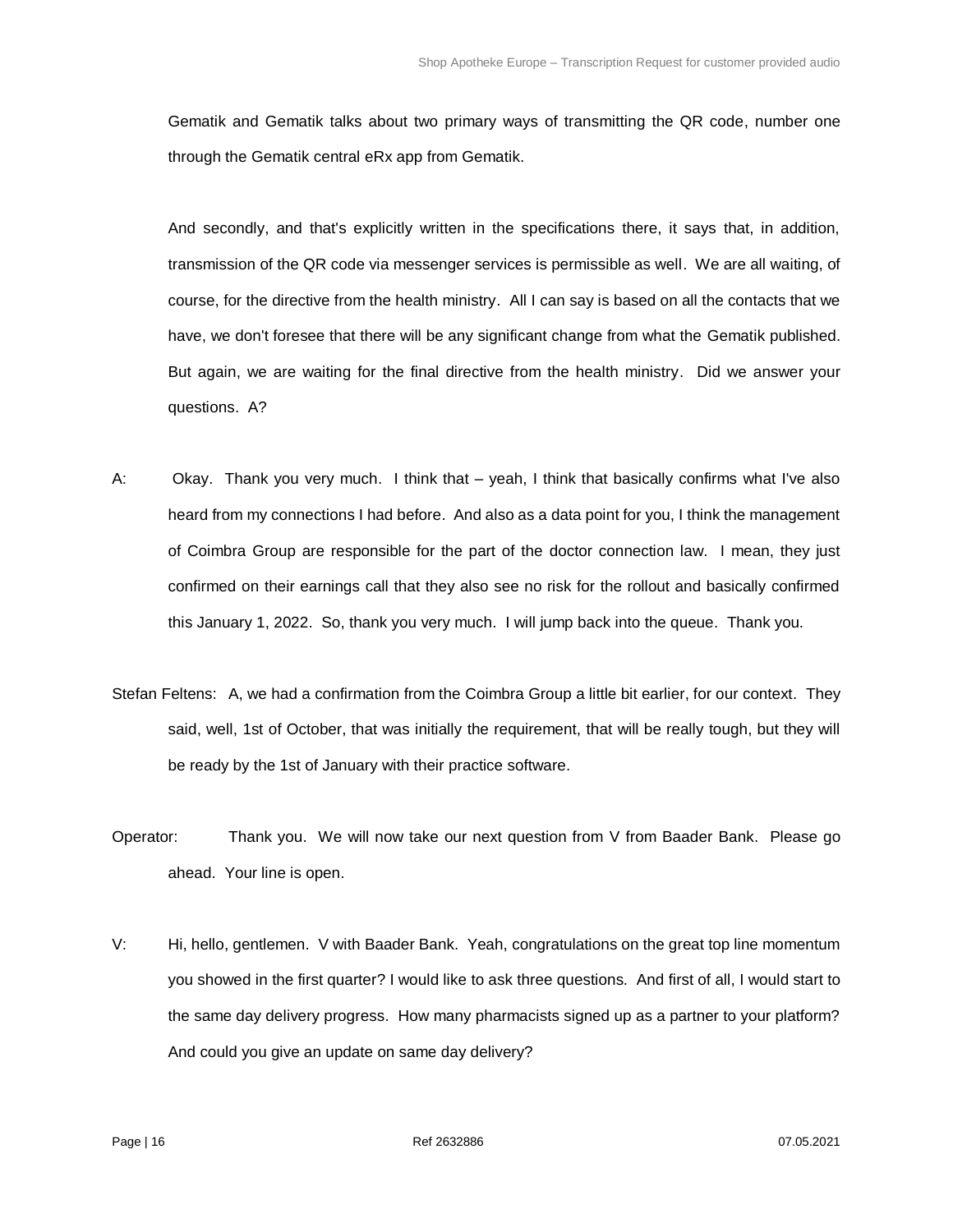And the second question is on the international business, I know you don't break it down. But however, could you perhaps provide some highlights, lowlights in regards to product categories or countries to get a bit more granularity in the whole block of international? And Jasper, the third one, yes, I also want to come back to the central question in regards to mandatory introduction of the escript and e-visits going to happen or not. I hear the noise.

Yes, on the one hand, there is noise about technical issues, besides from outside, if it's right or wrong. But I hear you and I hear the confirmation of Gematik but however, there's also some noise about the solution which is no sound for introducing the e-script is potentially or perhaps not consumer centric enough, it was raised by Klaus Reinhardt, the President of Bundesarztekammer. Would you agree on that as well?

On all what you have seen, how the process will be managed finally, how do you look at the consumer centric way of the of the introduction because at the end, the consumer has to access the e-script and has to see e-script as a convenient tool in order to do raise the penetration going forward. Thank you.

Stefan Feltens: Well, I will start and Jasper, you will chime in. On same day, we talked about this in the past, we will cover all of the metropolitan areas in Germany by the end of this year and perhaps it is going to happen actually a little bit faster but again, our objective, the overall objective, is to cover all metro areas in Germany by the end of this year. Our concept is to work with a limited number of partner pharmacies in those metro areas because it needs to be economically viable for these partners as well.

And if you have a large number of partner pharmacies, that will make it difficult for them to see a financial return on their activities. We are identifying – in some cases, potential partners are approaching us, we are selecting a couple of partner pharmacies in each metro areas.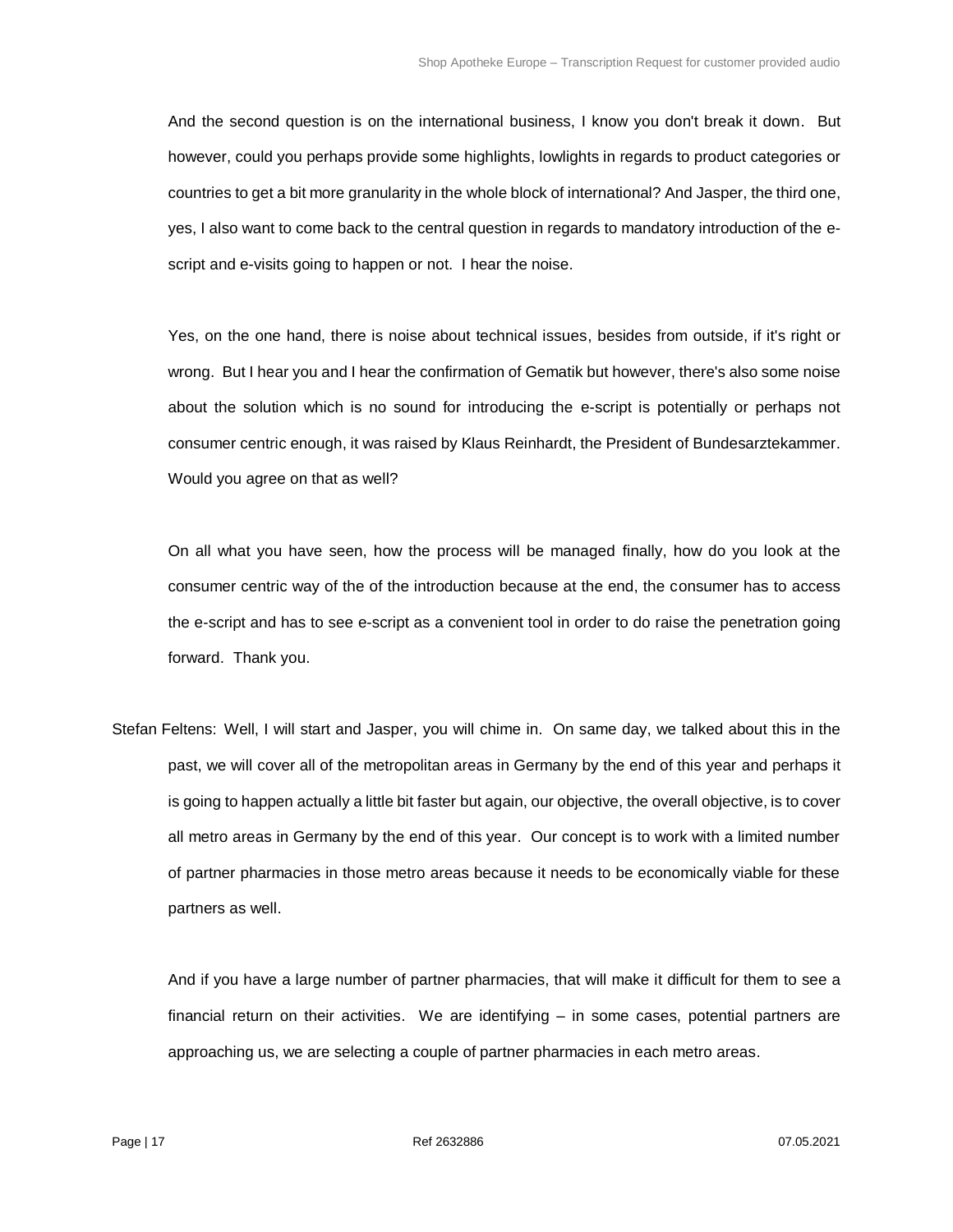In terms of the third question and the second question, Jasper, perhaps you want to say something about it. Again, going back to electronic prescription, again, we are literally in daily context with our eRx or Rx, first task was with a variety of players, of market participants, we have good and solid working level context also with the Gematik. In terms of the technical aspects, we don't foresee any major problems based on everything that we know today.

So in terms of the consumer, as you describe the centricity, I think that the head of the German Physician Association, he was more referring to how convenient is this was for physicians, and there is one question that remains to be addressed. And that's how they can digitally authorize or sign electronic prescriptions. Right now, they literally have to lock in and have to electronically sign every prescription individually.

And I assume you have listened to the interview with the head of the Gematik Markus Leyck Dieken just a couple of days ago, he clearly stated that the so called [inaudible] signature, which will allow physicians to kind of a batch process to authorize a large number of electronic prescriptions at once, that is clearly on the agenda for the Gematik. And like Deacon, he clearly stated that they know in order to ensure acceptance from the physicians of electronic prescriptions, that's something that needs to be available with the eRx mandates on the first of January next year. Jasper, international segment?

Jasper Eenhorst: Yeah. Hi, good morning, V. Hi. Just one last sentence to what you said on the on the intro of prescription. Because V you also said that potentially it would not be customer centric enough the solution but if there's one thing that the Gematik has always focused on is that this should improve the lives of all Germans, of all customers. And a basic journey is you can indeed receive a digitally [inaudible], but you can also receive it on paper with a QR code on it and you can just use that in your account that's on the paper. So I think the central point here is actually that it is customer centric and proven over there.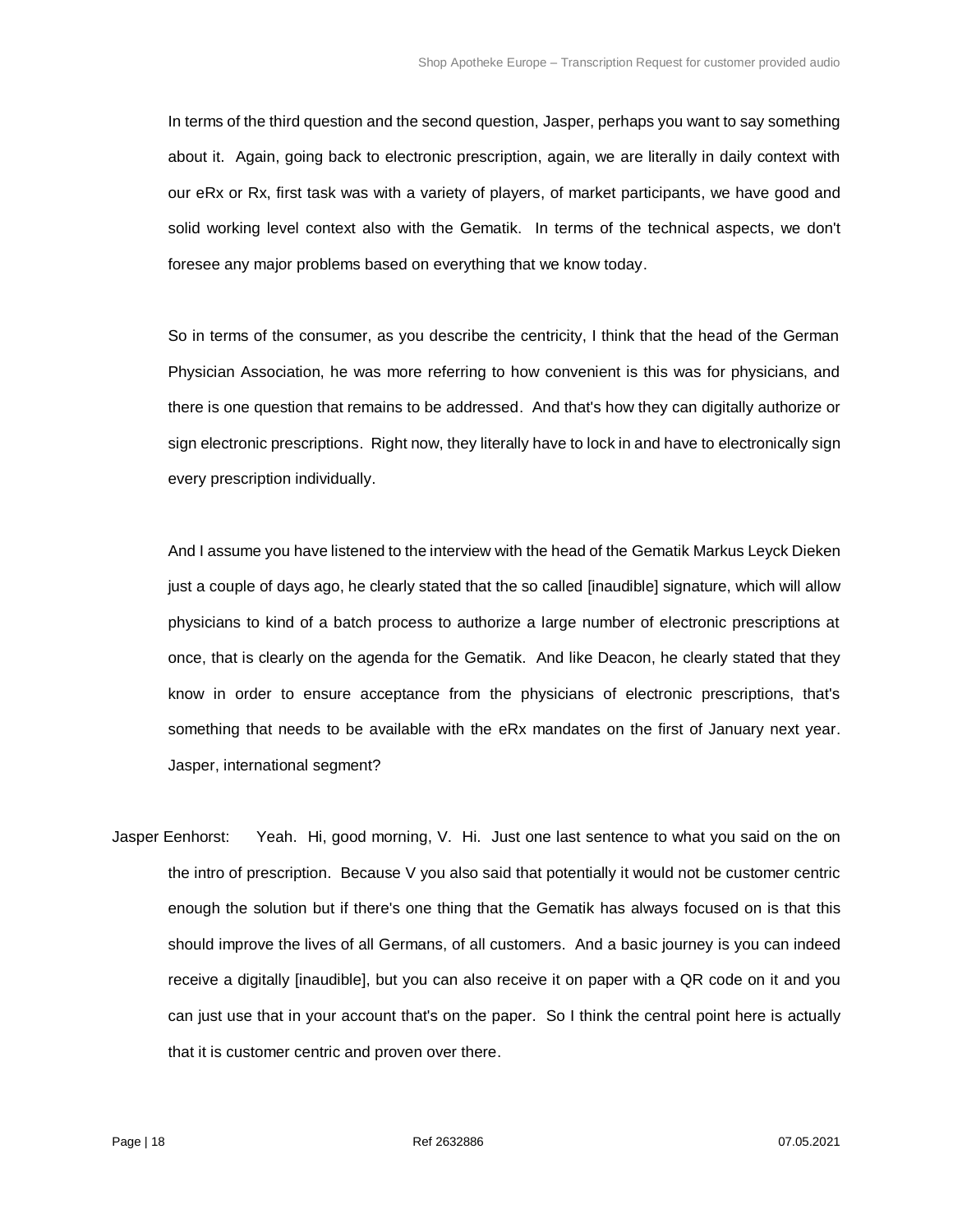And then to your international, thanks a lot for your question, because we don't get a lot of questions on international. But now that the numbers get bigger and the growth, I also understand that we get more questions there. Product categories and things like that, that's not the level of we disclose V.

We know, we don't have Rx, except for the fact that actually a couple of weeks ago, we started with Rx in the Netherlands, but there's just a start, so it is everything. But Rx, apart from that it's a comparable portfolio that we also have in the DACH region. And what's very interesting from our perspective, is that we see how different the approaches that we need to apply per country. Belgium, Italy and France are very different in this perspective already, what the pharmacy is, what can you sell in a drugstore, what are you not allowed to sell in the drugstore, what can you sell in the pharmacy and what kind of marketing can you do.

So you basically see here that we basically have the same portfolio across all the countries of our products, that the proposition we have to our customers, the devil is really in a detail there to be successful. V, that is from our side. Is there anything else? Otherwise we go to the next one.

V: Yeah. Perfect. Thank you very much and all the best. Thanks. Good luck.

Stefan Feltens: Thank you.

- Operator: Thank you. We will now take our next question from O from Kepler Cheuvreux. Please go ahead. Your line is open.
- O: Yes, thanks. Good morning. I also appreciate the move with audio and video, probably the best of both worlds. I would take my questions, one by one, if that's okay. I have the first one is again on e-script. I just wanted to confirm when you are considering, what are you hearing on the side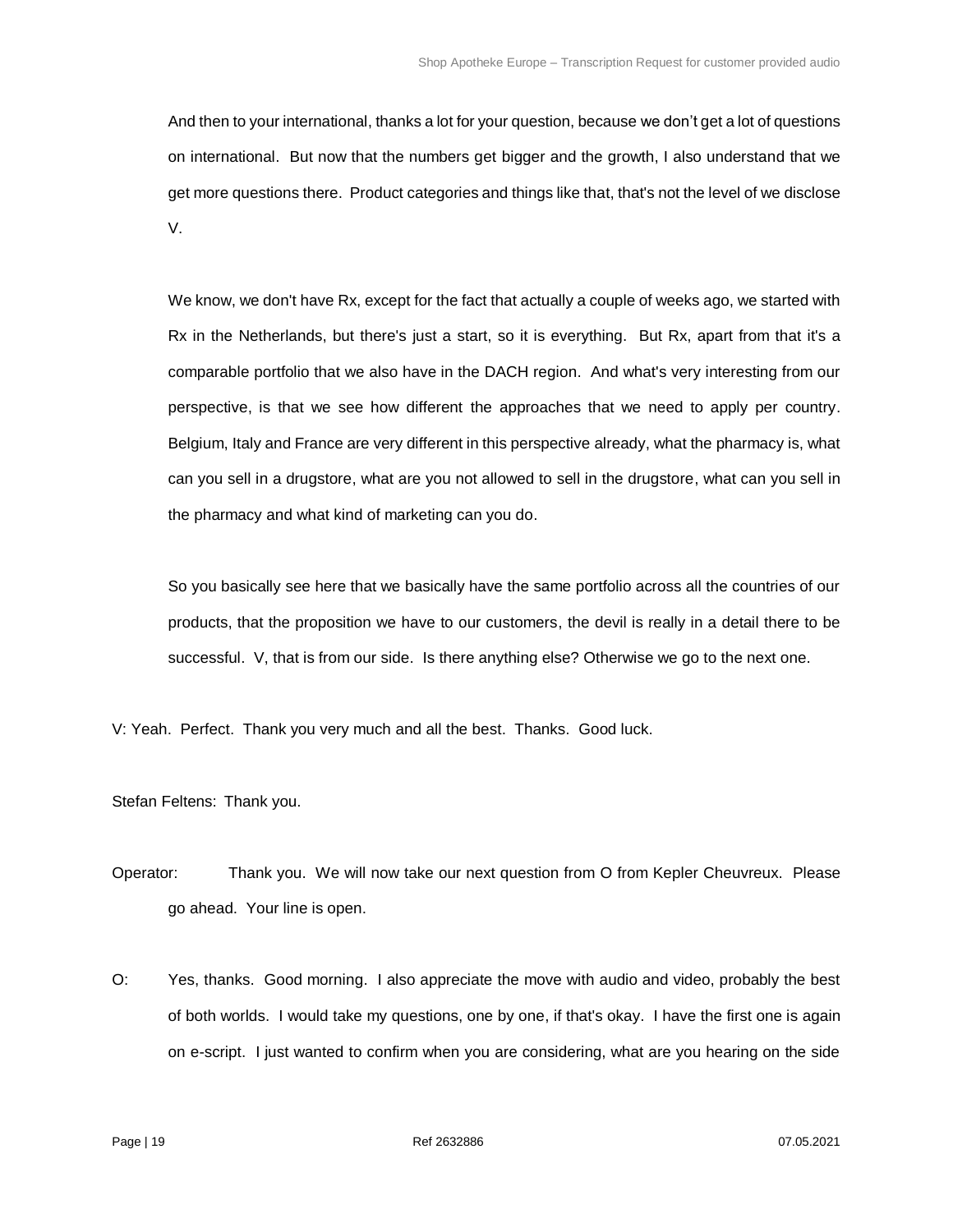of the doctors, do you see any risk that there could be further delay to the introduction of e-scripts or not? That would be the first one.

- Stefan Feltens: Well, O, you know, until this happens, there's always some risks. We don't foresee this. Again, based on everything we are hearing the health ministry, and there was an email statement from the health ministry, but also the Gematik, they confirm, they stand by the eRx mandate, as of the first of January. We're going to have elections this year. Again, there remains some uncertainty. I don't want to hide this but that's not what we are hearing from the decision makers.
- O: Okay, fair enough. And then I was just wondering on the customer numbers, if you could shed some light on how many customers you added in the quarter, not the active customers, but just the customers that were new in the quarter.
- Jasper Eenhorst: Well, the increase of the active customers is indeed net of new customers and churn of customers. So you're asking what's the gross amount?
- O: Yeah.
- Jasper Eenhorst: That's not how we look at it but there is nothing spectacular, different from all the other quarters. We can only grow our active customer base as fast as we do and if we able to be very sticky to our existing customers and add new ones. So the fact that we were able to increase more than half a million of customers in just the first three months, in all the challenging environment that we discussed extensively now is a very good sign, also of the fact that we were able to keep many of our existing customers.

But of course, intuitively, we look at that O. There's nothing to hide, but it's not the language that we talk externally to speak to split it out. For us, it's important to increase the base of loyal, active customers, and to make those customers really happy. And on the base of that active loyal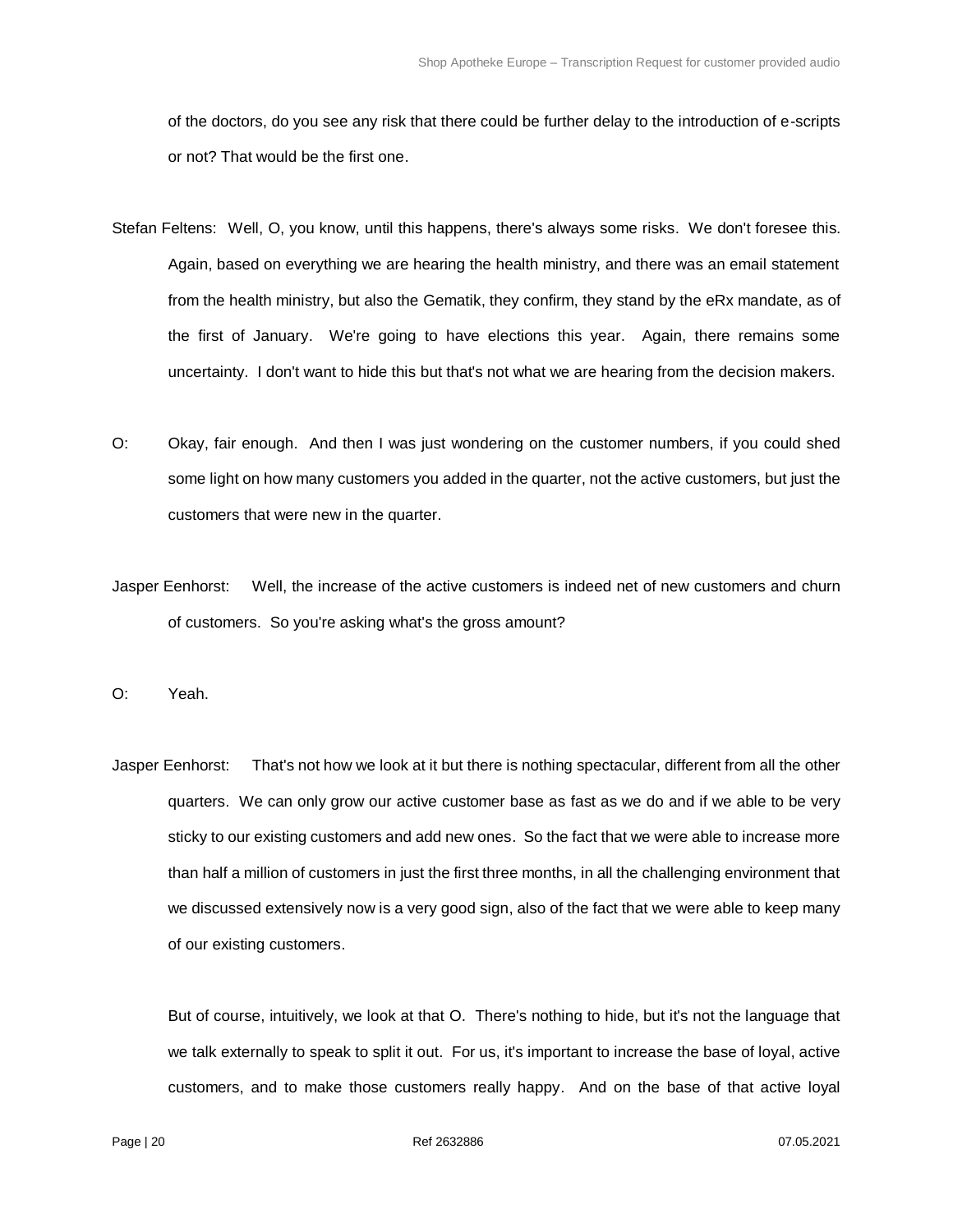customer base, we are trying to add as many new customers and to make domestic as possible, yeah.

- Stefan Feltens: Perhaps, Jasper, just one additional thought there. When we look at the behaviour of our pre-COVID cohorts and the COVID cohort, we don't see any difference. So this in terms of the stickiness that you were referring to, really, we don't see a change in the behaviour, in the churn, in the activation quota of the customers that we have gained since the start of the Corona pandemic.
- Jasper Eenhorst: Also, last December, when all the pharmacies [ph] in the German cities were full again, when there was a temporary opening up, we did not see that there was any change of new customers being not that sticky, on the contrary, I would say. Yep, yep.
- O: Okay. And can you shed some light on the international versus DACH customer development, perhaps?
- Jasper Eenhorst: In each country, we had significant growth. We were successful adding new customers and increasing our active customer base with the exception of Rx in Germany. And it's not like a one country contributed much more than another country. It is really we were happy with the overall performance in everything, but Rx in Germany. So, all the countries added new customers.
- O: Okay, fair enough. And I want to go back to slide 10 and 11, just on the on the sequential development of the gross profit margin and the selling and distribution costs. Just wondering on the gross profit, first, if you can help us think in terms of the quarter-on-quarter change in the gross margin. It's pretty – [inaudible] has a positive gross margin effect and a positive mix effect since you had lower sales in Rx, in terms of sharing the mix. Anything else to flag quarter-on-quarter? I was also curious to see how SMARTPATIENT contributed to the gross margin development quarter-on-quarter.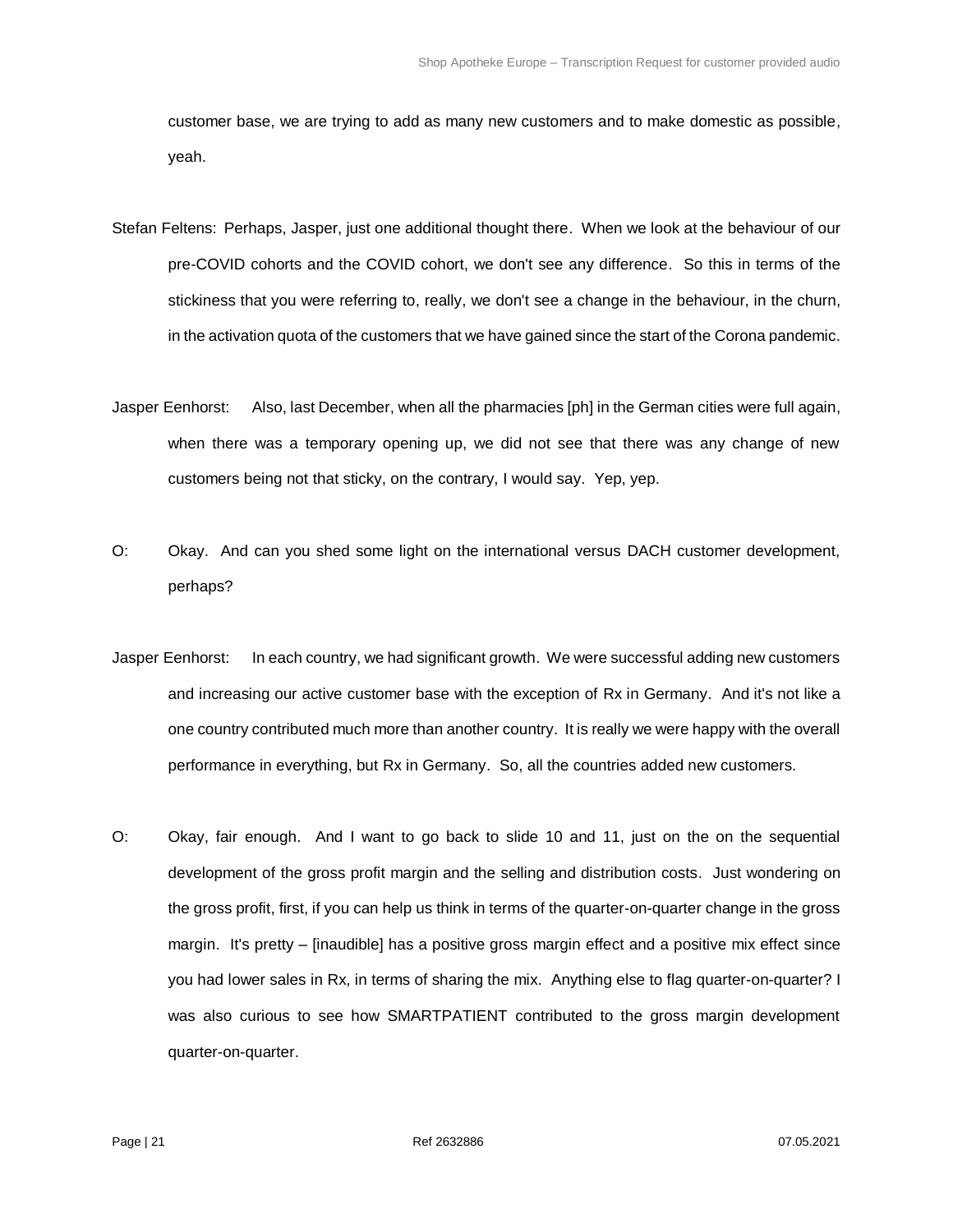Jasper Eenhorst: Yeah. I think it adds insights if I tell you that there is not an EBITDA positive impact from the bonus balance. That's not there. And mathematically, our gross profit margin on the product is higher if you don't give a bonus, but we also gave an opportunity to our customers that because we were not allowed to give the bonus to them, that they could choose that we will give it to a charity and [inaudible] you need to care.

At the same time, you see that our marketing on Rx continues. So bottom line, there is lot of positive impact in the quarter because of having no bonus to Rx. That's not the case. If we could have continued to growing Rx that actually in Euros, our bottom line would have been better. Yeah, that's basically. So I think that's the key message there.

Then with SMARTPATIENT, I can't disclose anything of that. But in a total pitch, according to me, it's not very relevant. The main reason why we now have incorporated to work it together intensively with SMARTPATIENT is their expertise on improving digital medication management for our customers and in making the users of their app to our customers.

But apart from that ,they already had their own business and the business was developing at the medicine specific apps for the pharmacy industry and they get paid for that. And that's what you see the gross margin. So we have some sales from SMARTPATIENT, we have some contribution margin there but that was just because we disclosed on the bridge that it was an over [inaudible], it was helping our contribution margin over there.

But the main impacts of SMARTPATIENT is going to be in the retail sales and in the retail gross margin, so that's the overall picture. And it is in the order of 1.1, it was a major part in the gross margin isolated, the SMARTPATIENT impact was a major part, yeah.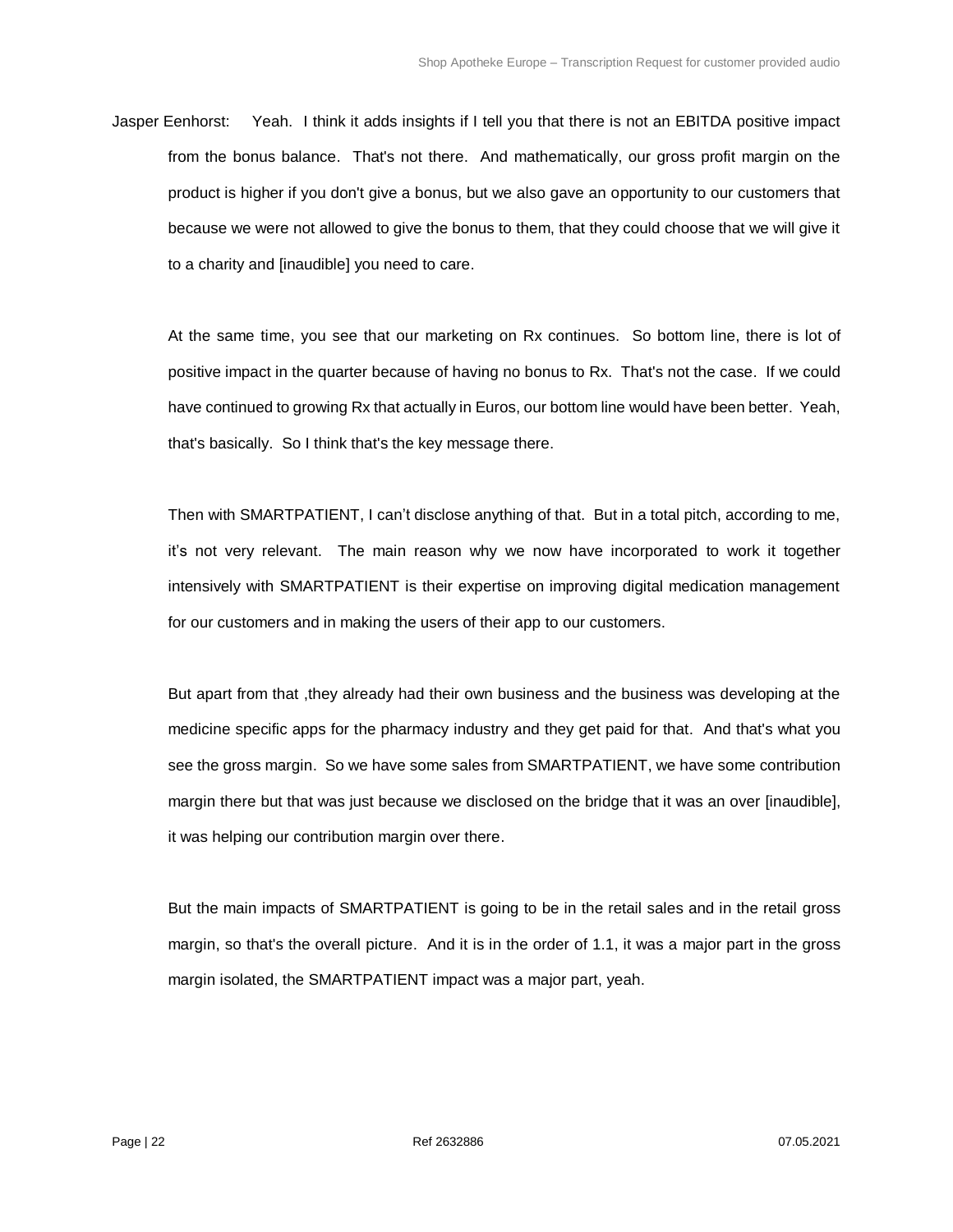- O: Okay. Fair enough. And then in slide 11, kind of the same question. Last year, you stopped marketing for about a month in Q1. This year, definitely it was not the case. What about, , quarteron-quarter, Q420 to Q121, what happened there?
- Jasper Eenhorst: Generally, if you look at you'll see that in quarter one, our marketing as a percentage of sales is higher than in the fourth quarter, it's generally the quarter where we focus a lot, also, because of seasonality and customer behaviour on acquiring new customers. This year was also the case, we'll also continue probably in the balance within our guidance to focus as much on growth as possible.

And in quarter four, you actually saw that our sales growth was much more which was making our – there was not the [inaudible], which is also making the percentage of quarter four looking better compared to quarter one. There was nothing happening. It was actually – no, we did what we are really good at. We did focus a lot on marketing in quarter one and we are continuing to do that now.

- O: Okay. And the last one, I was just wondering –
- Jasper Eenhorst: Yeah, and last year, we had a couple of weeks without marketing, not an entire month. Yeah, O, can you limit your to one last question.
- O: Yeah, the last one. Yeah, very last question on Rx. In Q2, do you expect a continuation of the trend that we've seen in Q1 or something more towards the low-single digit?
- Stefan Feltens: It's too early, but we see a continuation of what we have seen in the first quarter. Again, we stated there is a negative impact from the RF bonus ban which is a different topic, we remain convinced is a violation of European law, but it has an impact on our Rx business. Will leave it at this.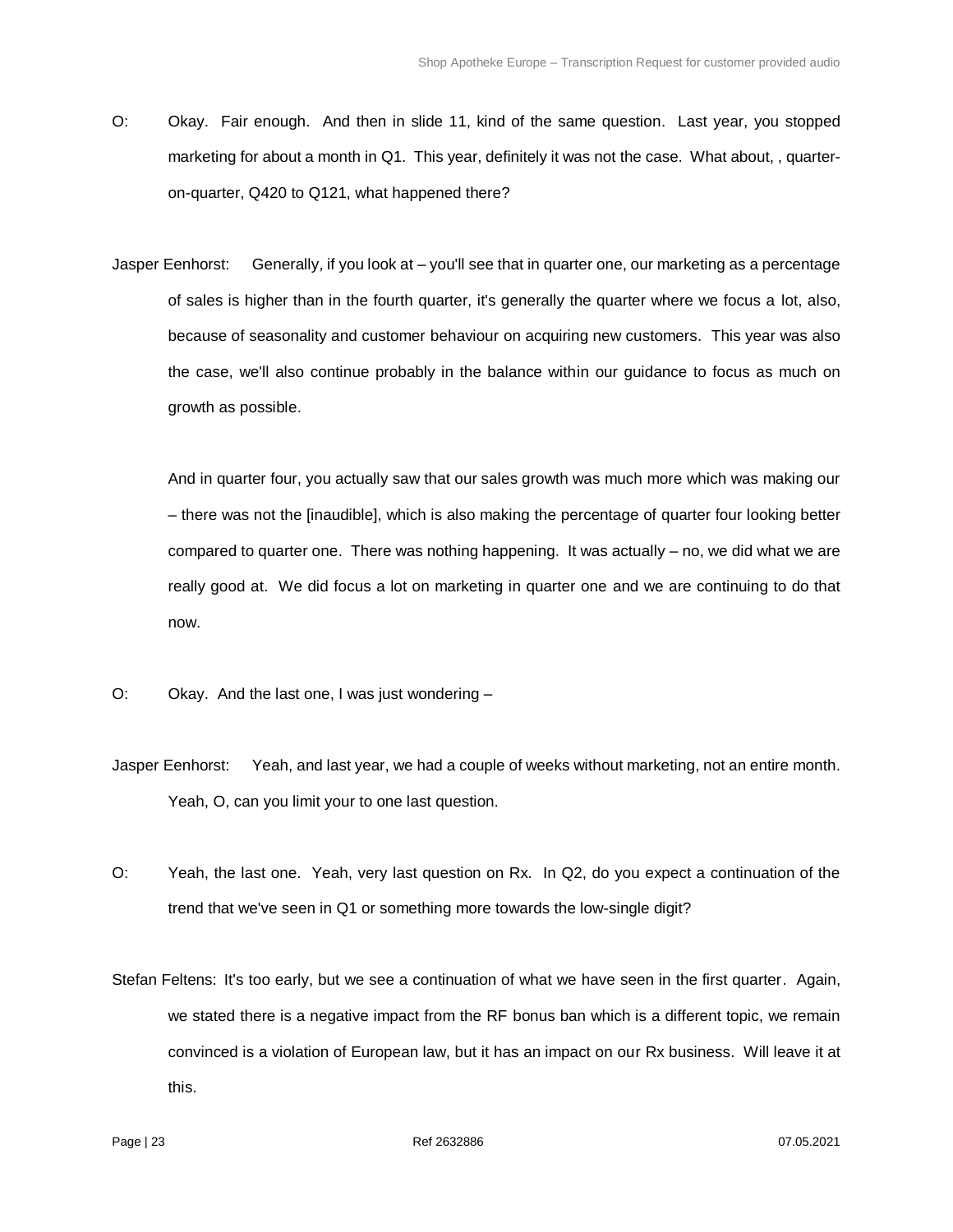O: Okay. Thanks a lot.

Jasper Eenhorst: Have a good day.

- Operator: Thank you. We will now take our next question from AR from Barclays. Please go ahead. Your line is open.
- AR: Hi, thanks for taking my questions. I've got three. And hopefully I'm not beating a dead horse. But you talked about two ways of transmitting the QR code free e-scripts. And regarding the central escripts in particular, based on your conversations with those close to the matter, do you have clarity on whether and how third party apps will be able to connect to the Gematik app directly? And I realize it's not totally clear yet but is there a date by which this should become quite clear?

Second, do you have a sense of what proportion of doctors, practices and physical pharmacies already have the technology needed to actually implement e-scripts, and how comfortable – how can we get comfortable that they'll be ready for the 2022 deadline? And then lastly, a bit of a boring question. What kind of net finance costs do you expect for the full year, both cash and non-cash?

Jasper Eenhorst: So I take the boring one then and you the first two.

Stefan Feltens: Yeah, okay.

Jasper Eenhorst: Let's start on the financing. The key of the financing cost of quarter one, AR, is that there's nothing peculiar in quarter one. So I don't know if you can extrapolate it one on one but it is just what it is. And what's included in it, it's financing but it's – what I just said, the accounting treatments also have our [inaudible] which is non-cash, but which is in our – that's one part of the financing expenses.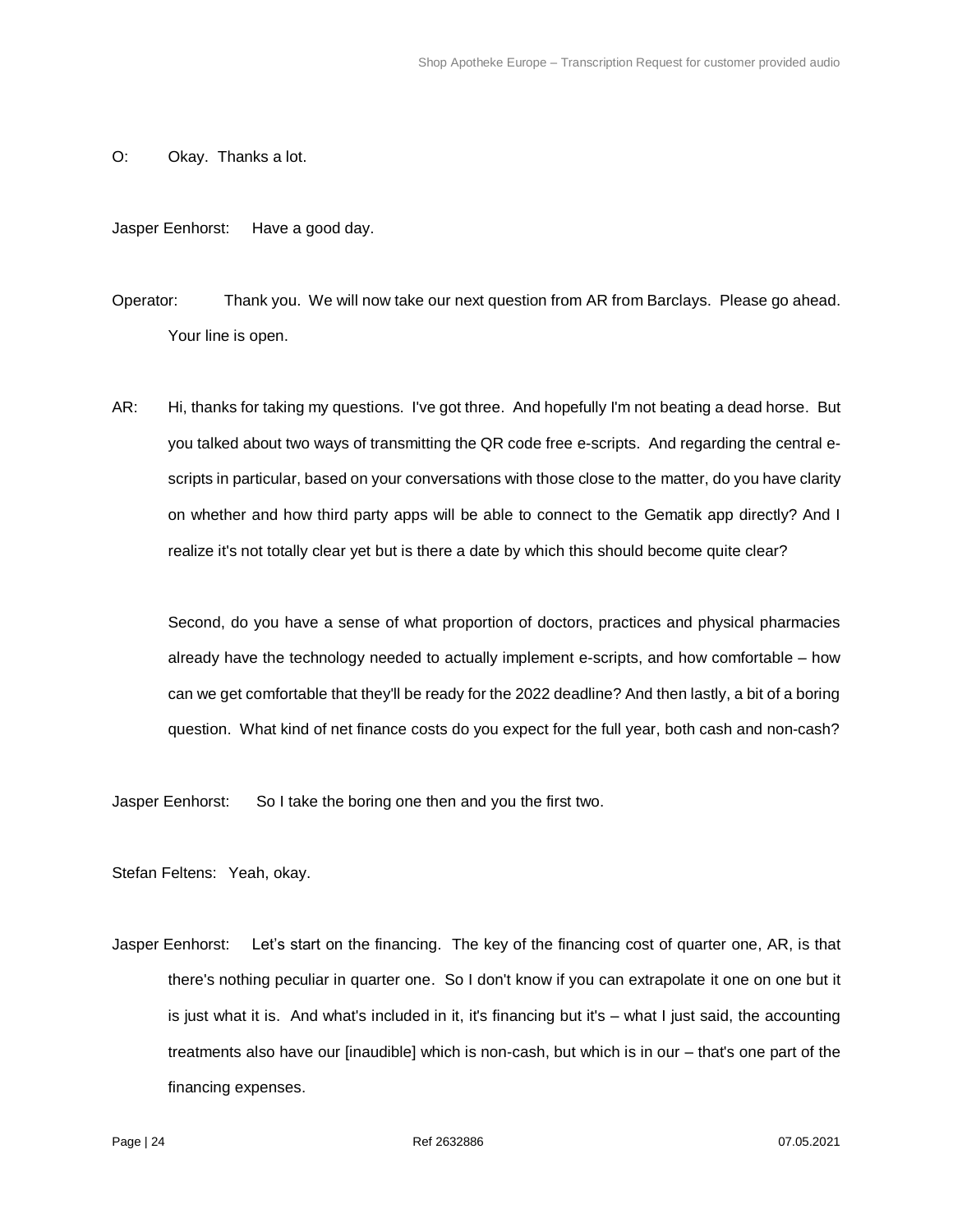Then there is the fact that because of our cash balances, we pay a negative interest. That's in it but also our operating leases off the head office, and particularly of our facility here, that the operating leases, you account for in depreciation and in interest expenses as well, so that's – those are main elements that are in that financing. If I think about it – I think that they'll be comparable in the coming quarters to what you saw in quarter one. Yeah.

Stefan Feltens: Okay. AR, in terms of the connection to the Gematik, there was a statement from the Gematik in the past that so called value at app state, it will be able to connect. At this point of time, it was supposed to happen in relatively short order, but we don't have a firm date there yet.

More important for us is again, when 90% of – initially 90% of the prescription of the electronic prescriptions, once the physician has uploaded the prescription to the telematics infrastructure, meaning the cloud, the physician will print out a copy of this electronic prescription and the most important piece of information on this printout will be the QR code.

And for we think the major way to transmit the QR code to a pharmacy of choice will be either by messenger apps or also by, for example, the apps of the various service providers, including Shop Apotheke. Again, we are all waiting for further clarity, a definitive clarity with the directive from the health ministry but that's our understanding right now.

In terms of readiness, again, there are two major players, of course, we have to pharmacies, I don't foresee any issue that they are not going to be ready well in advance of the eRx mandate coming into effect. In terms of physicians, again, that was a reassuring statement that we heard from A, we had told, as I mentioned, some time ago already that the largest provider of physician software will be ready for the first of January.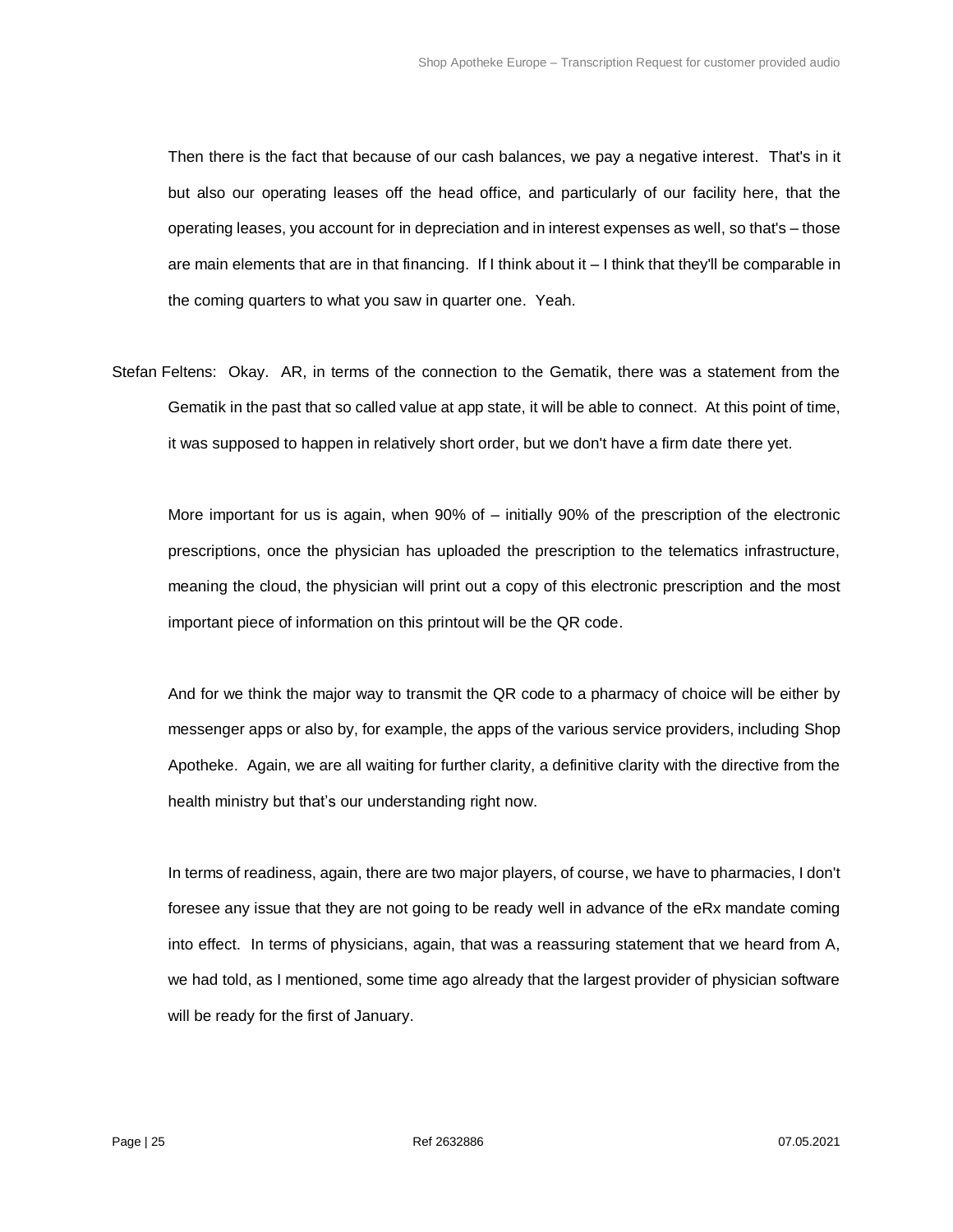This year, we don't – if there is a software component, again, that is the physician software, again, we get more and more confident probably some small providers might not be ready, but the vast majority of physicians should be covered. There is a hardware component that connect us that's based on what we have learned so far, that should not be an issue. So again, on the critical path is more to the software component but it looks promising. Thank you.

AR: Thank you.

- Operator: Thank you. We will now take our next question from G from Berenberg. Please go ahead. Your line is open.
- G: Good morning. Also two questions in respect of to the eRx, please. First of all, do you have an expectation when the directive from the health ministry should come?
- Stefan Feltens: Well, it is understanding that this directive will have to be notified to the European Commission. It is supposed to come into effect on the first of October, again, based on everything that referred so far. So really, in order to be able to notify the European Commission, it should come within a very short period of time. We don't have a firm date, as you know, that was supposed to come much, much earlier but now they're really under the gun because they need to adhere to the notification period.
- G: Okay. And if I hear you correctly, what you expect in the first step is that vast majority of e-prescriptions will be printed into PDF, there is a QR code and then I would guess that in your app, you would have a scan function where you could scan this QR code and that's how people would send it to you?
- Stefan Feltens: I want to leave it a little bit open. There will be alternative means according to the Gematik specifications of transmitting this beyond the central Gematik app.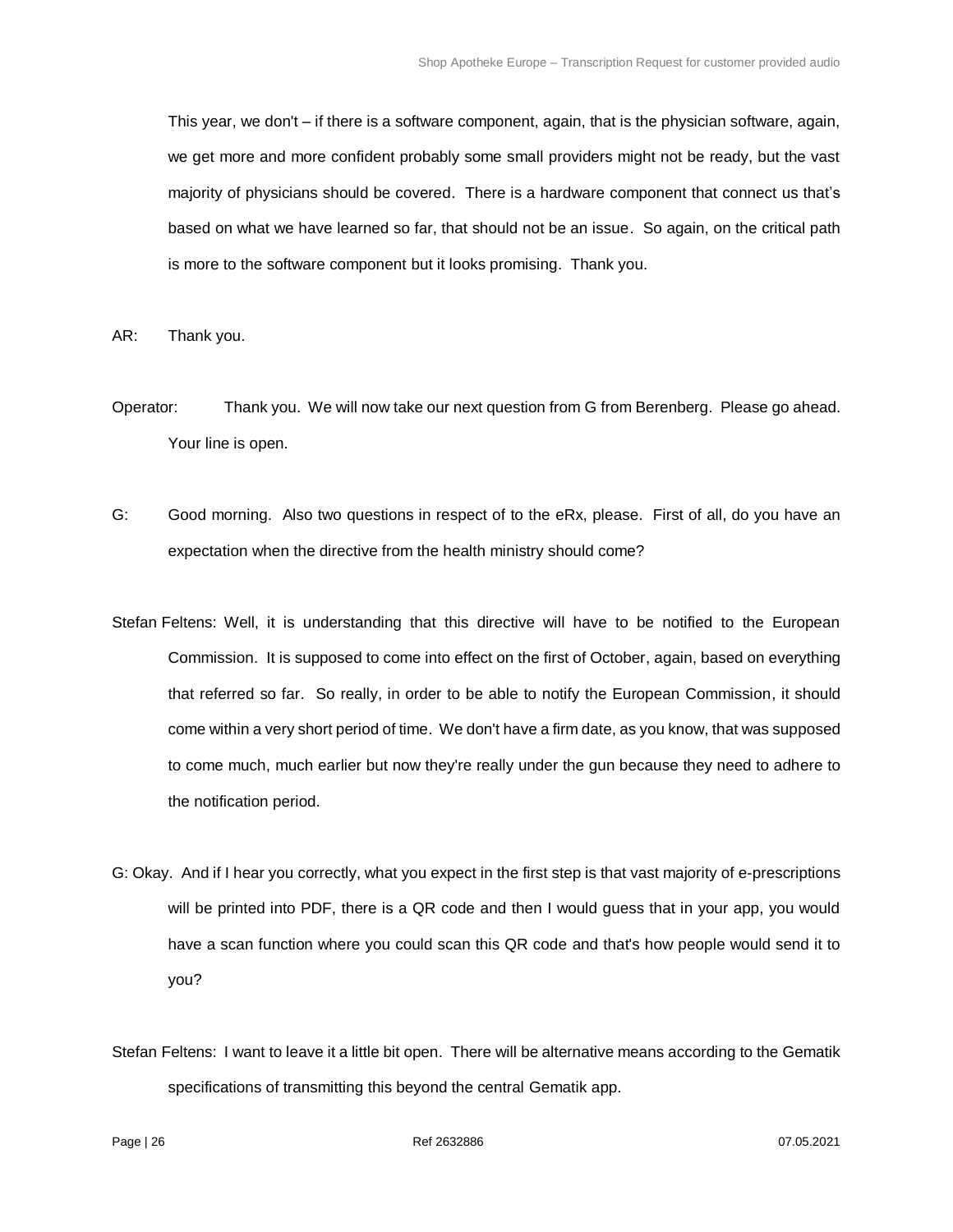- G: I'm just wondering, I guess the rumours about the Gematik app itself being an app that you don't need anything else? So, in real life, how would it look like on my mobile phone? Do I have the Gematik app and Shop Apotheke app any way to transfer the QR code between the two or does it have to come out in the printer then go back into Shop Apotheke. Any news maybe about the restriction of you being allowed to scan it in because there could be fraud. I mean, anybody could scan in a QR code. So I think that is the main issue there.
- Stefan Feltens: Yeah, everybody could scan in the QR code, but the prescription can only be mailed to the person that's indicated, that's included in the electronic prescription. You might have seen what the print is going to look like similar to the paper prescription today. Of course, the main, there's the address, we as the service provider, as the pharmacy, it doesn't matter who sends the QR code to us because you have some patients that might not be able to handle the smartphone, the QR code by the smartphone, so a relative might do it for them. But we can only mail the prescription to the individual that's included in the electronic prescription.

Again, the assessment that initially 90% or more of the prescriptions will be printed out, well, meaning that the patient will initially not access these prescriptions through the Gematik app, that is something – that is an estimate that came actually from the Gematik.

G: Okay, thank you.

Jasper Eenhorst: Thank you. Okay.

Stefan Feltens: I think that's it. So thank you very much for your interest in Shop Apotheke. Again, hopefully you agree with Jasper and with me, we have a strong quarter. These are very interesting and exciting time for all of us, because something that has been in the making in Germany literally,